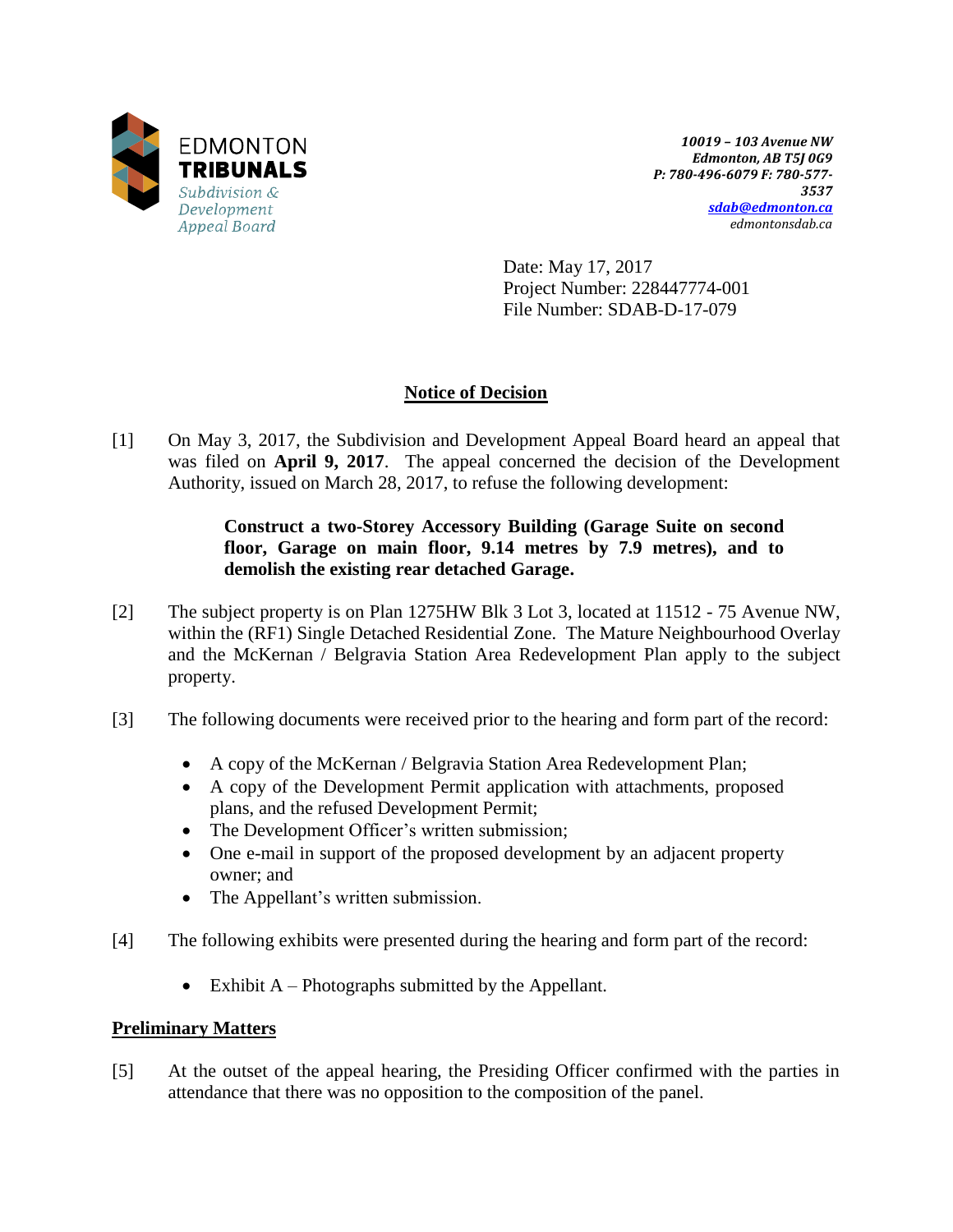- [6] The Presiding Officer outlined how the hearing would be conducted, including the order of appearance of parties, and no opposition was noted.
- [7] The appeal was filed on time, in accordance with section 686 of the *Municipal Government Act*, RSA 2000, c M-26.

## **Summary of Hearing**

- *i) Position of the Appellant, Ms. K. Maguire*
- [8] Ms. Maguire purchased the property five years ago and has lived in the McKernan / Belgravia area since 1998.
- [9] The subject site is close to the LRT and the Garage Suite will be used as a rental property for university students.
- [10] She consulted with neighbouring property owners regarding the proposed development and the design and received no opposition. She indicated that the most affected neighbours to the west are in support of the proposed development. She did not speak to the property owner to the east as they are new to the neighbourhood and the tenants are university students.
- [11] She hired a draft designer from the neighbourhood and she researched other garages with Garage Suites in the McKernan / Belgravia area.
- [12] She considered sunlight penetration and possible impacts on the adjacent neighbours when she designed the Garage Suite.
- [13] The existing house is a small bungalow that was built in 1945. She intends to build a two-storey house in the future that will match the height of the Garage Suite.
- [14] The mature trees in the rear yard will be maintained.
- [15] With regard to the overage in site coverage, she stated that the balcony was added to provide more living space and an interior staircase was planned due to the winter climate.
- [16] She provided the Board with photographs of the area showing the existing green space and trees in the rear yard; a three-storey building with surface parking in the rear lane abutting the subject site; two-storey buildings; and Garage Suites in the neighbourhood.
- [17] With respect to privacy issues, the proposed Garage Suite will have a sun window above the (east) staircase to provide natural light, which cannot be used to look into adjacent properties.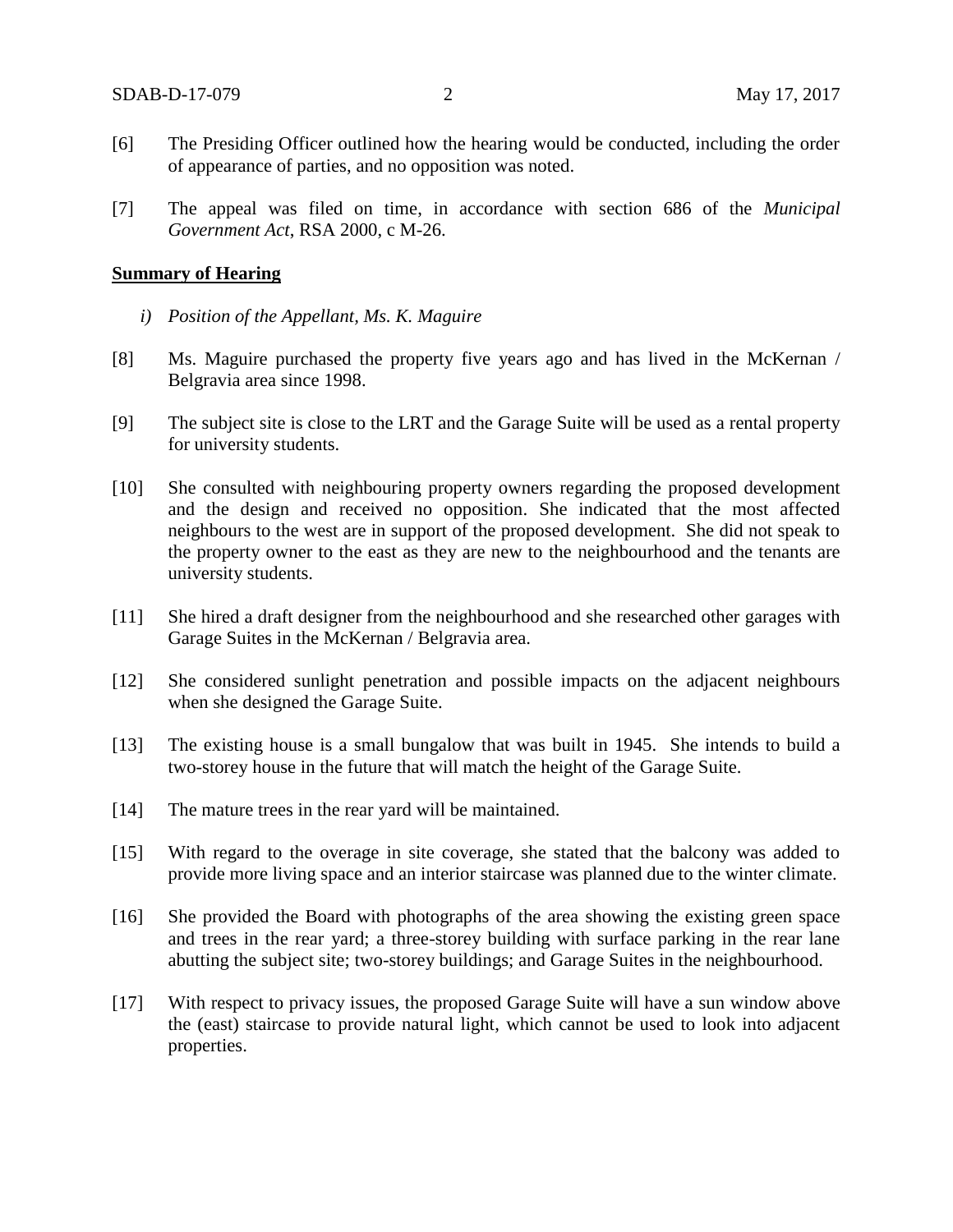- *ii) Position of the Development Officer, Mr. G. Robinson*
- [18] Mr. Robinson referenced his written submission and outlined the location criteria for Garage Suites under policy 5, *Neighbourhood Infill* of the McKernan / Belgravia Station Area Redevelopment Plan.
- [19] He suggested that the two (west) elevation windows on the Garage Suite should be opaque if the proposed development is approved. There are no privacy issues with the main floor windows. He reiterated Ms. Maguire's statement that the sole (east) window is used for natural light.
- [20] He referred to the design and roof articulation and stated that the proposed Garage Suite will have a 12/10 roof pitch. He referred to the plans and outlined how he determined the height calculations.
- [21] Mr. Robinsion provided the following with respect to questions from the Board:
	- a. He agreed that the proposed development will be compatible with the surrounding neighbourhood.
	- b. He does not have the authority to grant a variance in height and agreed that the overage in site coverage in minimal.
	- c. He agreed that the total site coverage is well below the maximum 40 percent requirement.

*iii) Rebuttal of the Appellant, K. Maguire* 

[22] Ms. Maguire did not have anything to add in rebuttal.

#### **Decision**

- [23] The appeal is **ALLOWED** and the decision of the Development Authority is **REVOKED**. The development is **GRANTED** as applied for to the Development Authority, subject to the following **CONDITIONS**:
	- 1. The development shall be constructed in accordance with the stamped and approved drawings.
	- 2. Immediately upon demolition of the building, the site shall be cleared of all debris.
	- 3. Frosted or opaque glass treatment shall be used on windows on the red-lined stamped approved elevation plan to minimize overlook. (Reference section 87.8)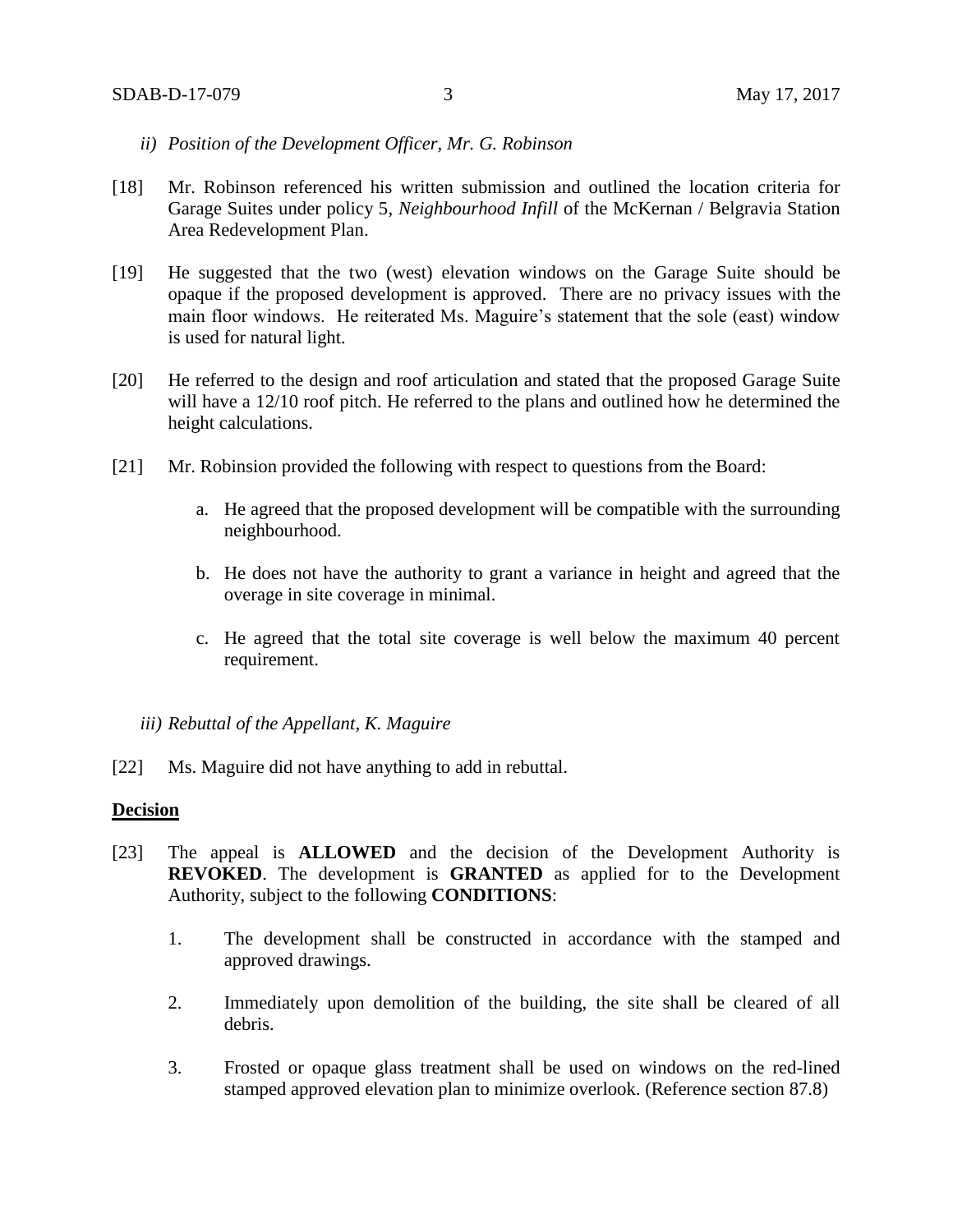- 4. Only one of a Secondary Suite, a Garage Suite or Garden Suite may be developed in conjunction with a principal Dwelling.
- 5. A Garage Suite shall not be allowed within the same Site containing a Group Home or Limited Group Home, or a Major Home Based Business and an associated principal Dwelling, unless the Garage Suite is an integral part of a Bed and Breakfast Operation in the case of a Major Home Based Business.
- 6. Notwithstanding the definition of Household within the *Edmonton Zoning Bylaw*, the number of unrelated persons occupying a Garage Suite shall not exceed three.
- 7. The Garage Suite shall not be subject to separation from the principal Dwelling through a condominium conversion or subdivision.
- 8. The area hard surfaced for a driveway, not including the area used for a walkway, shall comply with section 54.6 of the *Edmonton Zoning Bylaw*.
- 9. Except for the hard surfacing of driveways and/or parking areas approved on the site plan for this application, the remainder of the site shall be landscaped in accordance with the regulations set out in section 55 of the *Edmonton Zoning Bylaw.*
- 10. All access locations and curb crossings shall have the approval of the City Transportation prior to the start of construction. Vehicular access shall be from the rear lane only. (Reference section 53(1)).
- 11. Prior to any demolition or construction activity, the applicant must post on-site a development permit notification sign. (Reference section 20.2).

## ADVISEMENTS:

i.) Lot grades must comply with the Edmonton Drainage Bylaw 16200. Contact Drainage Planning and Engineering at 780-496-5576 or lot.grading@edmonton.ca for lot grading inspection inquiries.

ii.) The driveway access must maintain a minimum clearance of 1.5m from all surface utilities.

iii.) Any hoarding or construction taking place on road right-of-way requires an OSCAM (On-Street Construction and Maintenance) permit. It should be noted that the hoarding must not damage boulevard trees. The owner or Prime Contractor must apply for an OSCAM online at:

http://www.edmonton.ca/bylaws\_licences/licences\_permits/oscampermit-request.aspx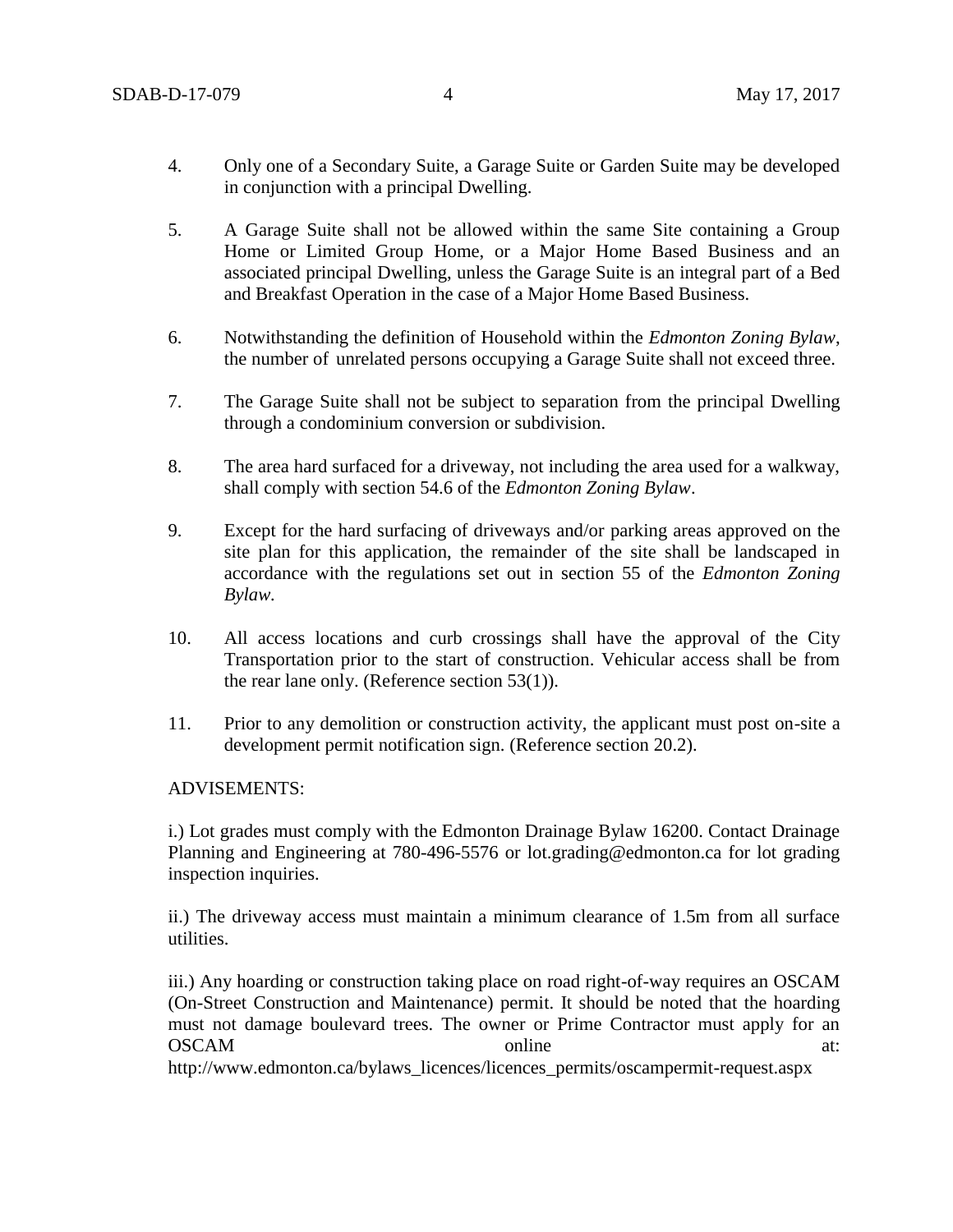- [24] In granting the development, the following variances to the *Edmonton Zoning Bylaw* are allowed:
	- 1. The maximum Height of 5.98 metres as per the Height of the existing Principal Dwelling is varied to allow an excess of 0.46 metres, thereby increasing the maximum Height to 6.44 metres. (Section 87.2(a)(i)).
	- 2. The maximum Site Coverage for Accessory Buildings of 12 percent as per section 110.4(7)(a) is varied to allow an excess of 0.4 percent, thereby increasing the maximum Site Coverage for Accessory Buildings to 12.4 percent.

### **Reasons for Decision**

- [25] The proposed development, a Garage Suite, is a Discretionary Use in the (RF1) Single Detached Residential Zone.
- [26] The proposed Garage Suite complies with the privacy requirements under section 87.14(b) of the *Edmonton Zoning Bylaw* as the second floor windows will be frosted or opaque on the west elevation, the east elevation window is a sun window for natural light, and the north elevation windows face the rear lane.
- [27] Based on the evidence, the Board grants the variance in Height as the future Principal Building is anticipated to be two-Storey structure, which will be compatible with the proposed Garage Suite. A three-Storey Apartment Building with surface parking is across the rear lane, which is compatible with the proposed Garage Suite.
- [28] Based on the evidence, the Board grants the variance in Site Coverage as the overage is minimal and will have no impact on adjacent properties. The Board notes that the existing Principal Building or anticipated Principal Building with the proposed Garage Suite is well under the maximum 40 percent Site Coverage requirement.
- [29] Based on photographic evidence, there are several Garage Suites and two and three-Storey buildings existing in the neighbourhood.
- [30] The proposed development meets section 4.4.6 *Neighbourhood Infill*, policy 5 of the McKernan / Belgravia Station Area Redevelopment Plan, which states:

Allow small scale infill (secondary suites, garden suites, garage suites, duplexes, semi-detached, row housing and apartment housing with up to four dwelling units per site) in locations specified in the Zoning Bylaw 12800.

[31] The mature trees on the subject Site will be maintained, which will provide additional screening and landscaping.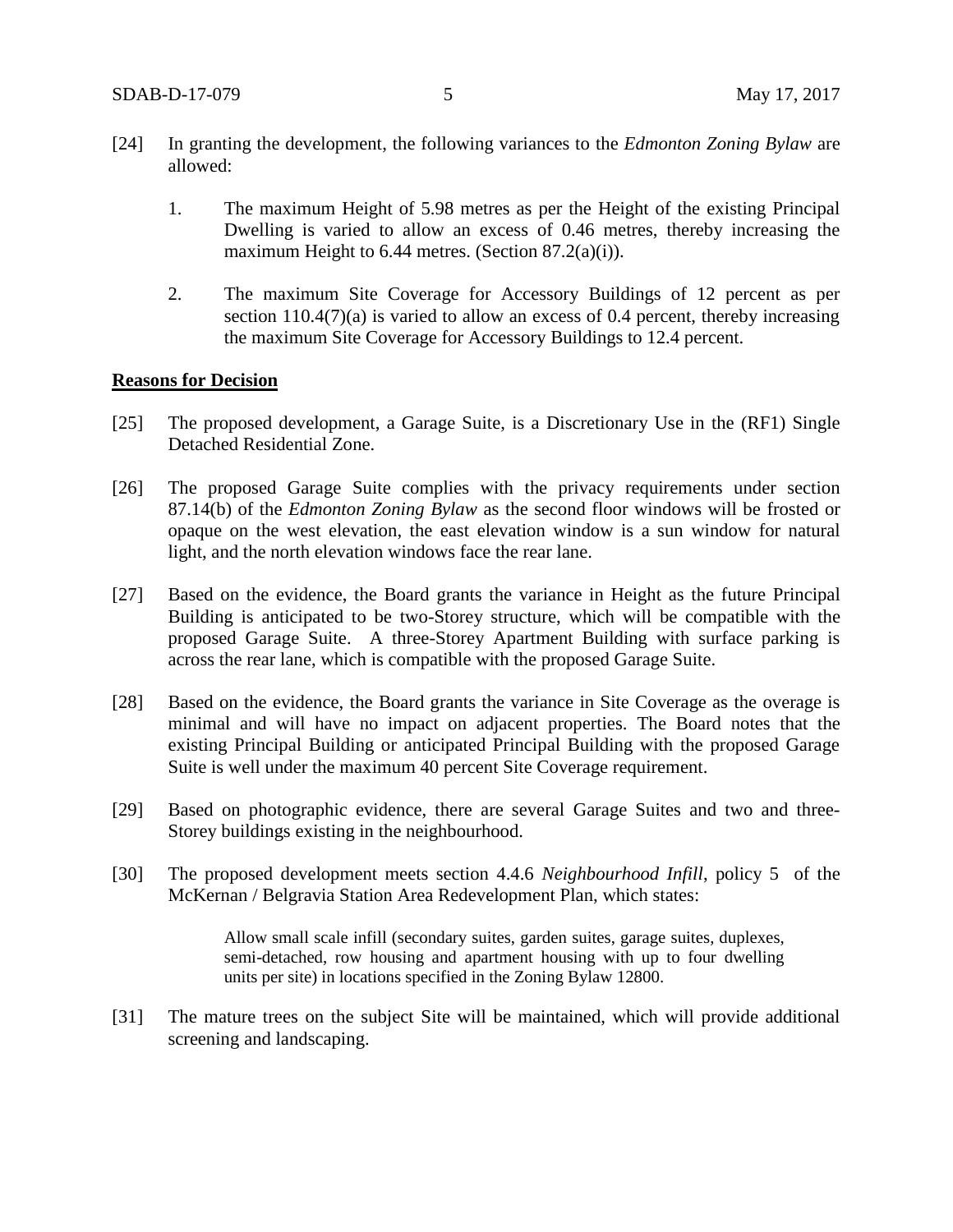## SDAB-D-17-079 6 May 17, 2017

- [32] One letter was received in support from a neighbouring property owner and the Appellant has verbal support from the most affected neighbour west of the subject Site. There were no letters received in opposition to the proposed development.
- [33] Based on the above, it is the opinion of the Board that the proposed development will not unduly interfere with the amenities of the neighbourhood, nor will it materially interfere with or affect the use, enjoyment or value of neighbouring parcels of land.

RIG

Mr. B. Gibson, Presiding Officer Subdivision and Development Appeal Board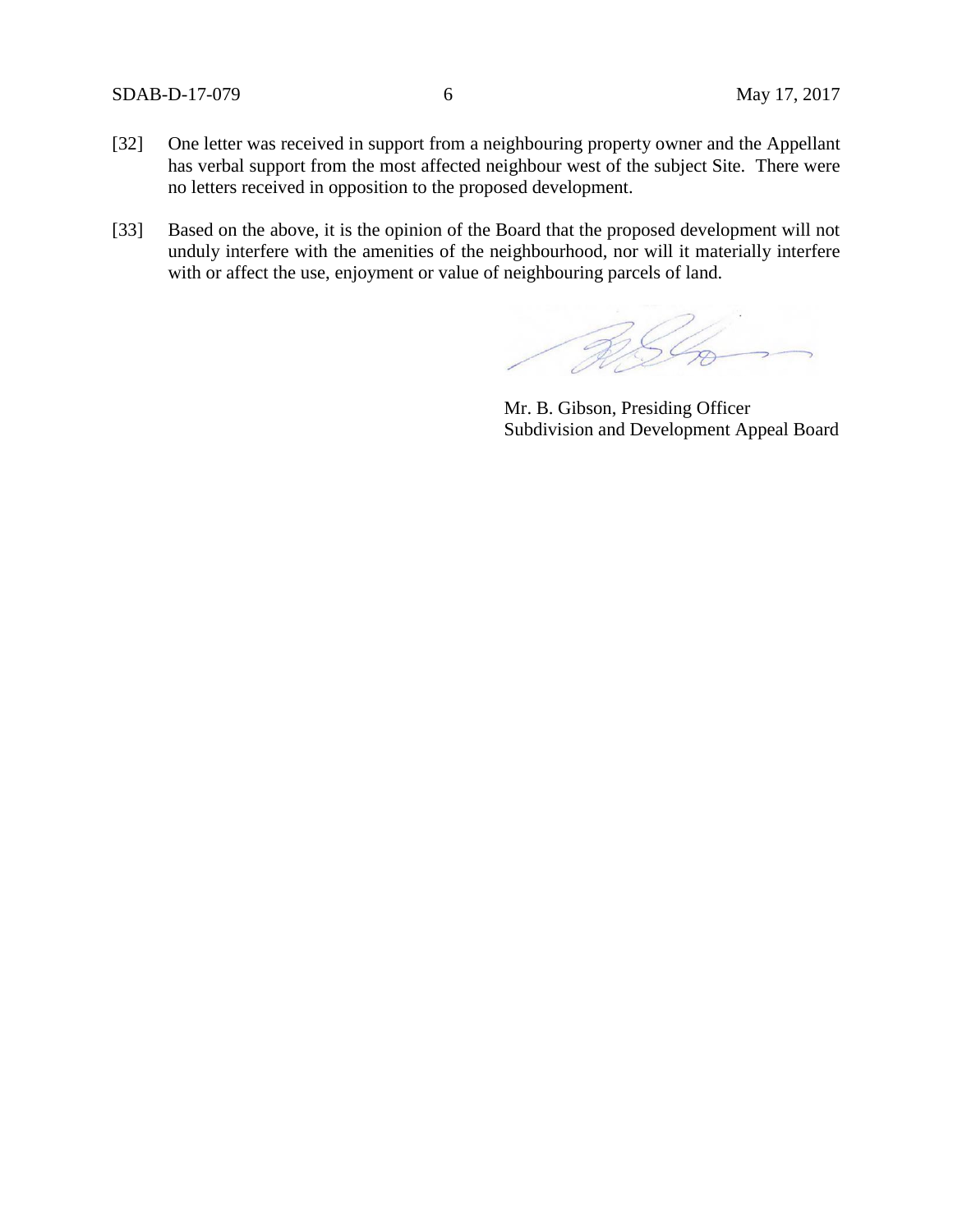## **Important Information for the Applicant/Appellant**

- 1. This is not a Building Permit. A Building Permit must be obtained separately from the Sustainable Development Department, located on the 2nd Floor, Edmonton Tower, 10111 – 104 Avenue NW, Edmonton, AB T5J 0J4.
- 2. Obtaining a Development Permit does not relieve you from complying with:
	- a) the requirements of the *Edmonton Zoning Bylaw*, insofar as those requirements have not been relaxed or varied by a decision of the Subdivision and Development Appeal Board,
	- b) the requirements of the *Alberta Safety Codes Act*,
	- c) the *Alberta Regulation 204/207 – Safety Codes Act – Permit Regulation*,
	- d) the requirements of any other appropriate federal, provincial or municipal legislation,
	- e) the conditions of any caveat, covenant, easement or other instrument affecting a building or land.
- 3. When an application for a Development Permit has been approved by the Subdivision and Development Appeal Board, it shall not be valid unless and until any conditions of approval, save those of a continuing nature, have been fulfilled.
- 4. A Development Permit will expire in accordance to the provisions of section 22 of the *Edmonton Zoning Bylaw, Bylaw 12800*, as amended.
- 5. This decision may be appealed to the Alberta Court of Appeal on a question of law or jurisdiction under section 688 of the *Municipal Government Act*, RSA 2000, c M-26. If the Subdivision and Development Appeal Board is served with notice of an application for leave to appeal its decision, such notice shall operate to suspend the Development Permit.
- 6. When a decision on a Development Permit application has been rendered by the Subdivision and Development Appeal Board, the enforcement of that decision is carried out by the Sustainable Development Department, located on the 2nd Floor, Edmonton Tower, 10111 – 104 Avenue NW, Edmonton, AB T5J 0J4.

*NOTE: The City of Edmonton does not conduct independent environmental checks of land within the City. If you are concerned about the stability of this property for any purpose, you should conduct your own tests and reviews. The City of Edmonton, when issuing a development permit, makes no representations and offers no warranties as to the suitability of the property for any purpose or as to the presence or absence of any environmental contaminants on the property.*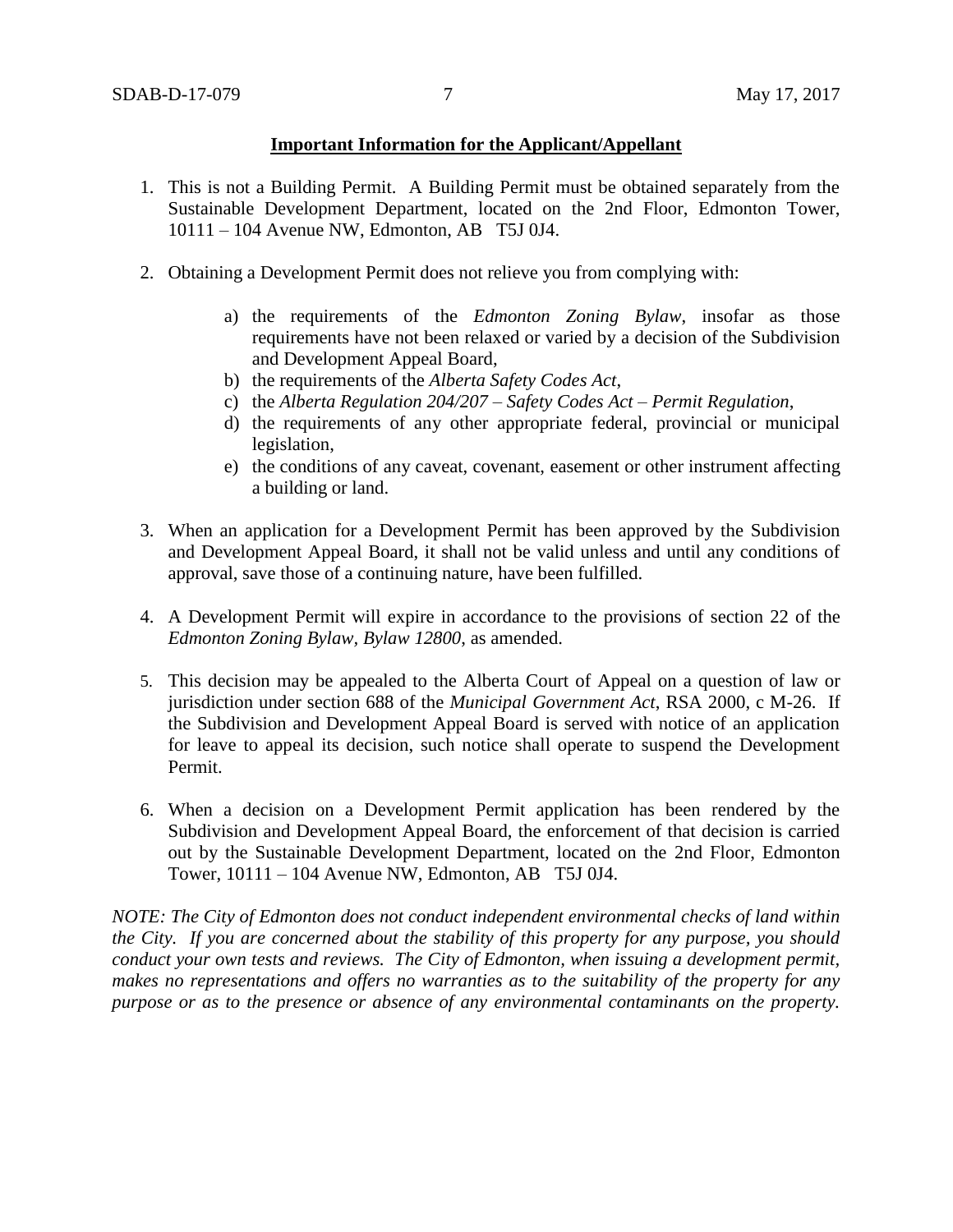

Date: May 17, 2017 Project Number: 188542572-003 File Number: SDAB-D-17-080

# **Notice of Decision**

[1] On May 3, 2017, the Subdivision and Development Appeal Board heard an appeal that was filed on **March 30, 2017**. The appeal concerned the decision of the Development Authority, issued on March 17, 2017, to refuse the following development:

## **Develop a temporary surface Non-accessory Parking lot for 10 years (previous permit expired).**

- [2] The subject property is on Plan B2 Blk 5 Lots 133-137, located at 10145 106 Street NW and 10123 – 106 Street NW, within the (UW) Urban Warehouse Zone. The Downtown Special Area Overly and the Capital City Downtown Plan apply to the subject property.
- [3] The following documents were received prior to the hearing and form part of the record:
	- A copy of SDAB-D-16-294 and 295;
	- A copy of the Capital City Downtown Plan;
	- A copy of the Development Permit application with attachments, proposed plans, the refused Development Permit, a Transportation Services memorandum, and an Arborist's Report;
	- The Development Officer's written submission;
	- A submission from Legal Counsel representing the Appellant;
	- A letter from Impark; and
	- A letter of opposition from the Downtown Edmonton Community League.
- [4] The following exhibits were presented during the hearing and form part of the record:
	- Exhibit  $A A$  Court of Appeal decision, submitted by the Appellant;
	- Exhibit B Photographs of the subject site and surrounding area, submitted by the Appellant;
	- Exhibit  $C$  Letters of support, submitted by the Appellant;
	- $\bullet$  Exhibit D E-mails regarding remediation, submitted by the Appellant;
	- Exhibit  $E -$ Outline of submissions, submitted by the Appellant;
	- Exhibit  $F -$  The written submission, submitted by an adjacent property owner in support of the proposed development; and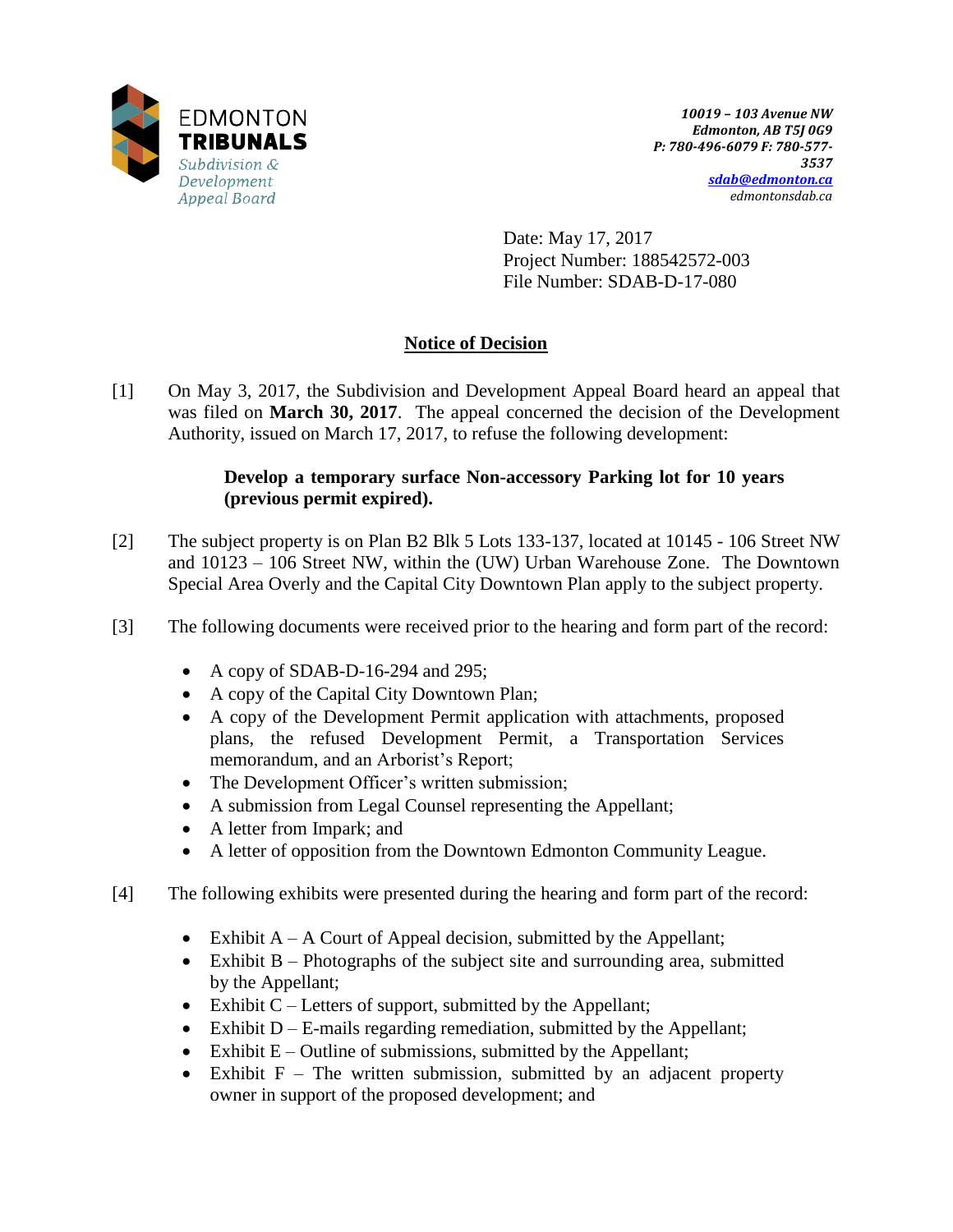Exhibit  $G - A$  letter to the City, submitted by the Development Officer.

## **Preliminary Matters**

- [5] At the outset of the appeal hearing, the Presiding Officer confirmed with the parties in attendance that there was no opposition to the composition of the panel.
- [6] The Presiding Officer outlined how the hearing would be conducted, including the order of appearance of parties, and no opposition was noted.
- [7] The appeal was filed on time, in accordance with section 686 of the *Municipal Government Act*, RSA 2000, c M-26.

## **Summary of Hearing**

- *i) Position of Ms. J. Agrios, Legal Counsel for the Appellant, Wigalo Holding Ltd., who was accompanied by Mr. B. Romanesky, an urban planner representing CITYTREND*
- [8] Ms. Agrios indicated that she will review the background of the subject property, the history of the development permit application process, and the rationale for granting the variances. She stated that this application is perhaps the most thorough and detailed application for a parking lot.
- [9] She referred to the following TABs outlined in her submission:
	- 1. TAB 2; the reasons for the appeal and the variances they are requesting.
	- 2. TAB 3; a map of the area and the location of the five lots of the subject site.
	- 3. TAB 9; a survey plan of the area.
- [10] The definition of Non-accessory Parking includes surface and parking structures.
- [11] TAB 16; outlines the regulations of the Special Area Downtown as defined in the *Edmonton Zoning Bylaw*. Section 910.4(1)(e) states:
	- i. no surface parking shall be allowed, other than accessory parking that is located at the rear of a building and is accessed from the abutting alley;
	- ii. A minimum 4m landscaped setback shall be provided from any property line abutting a Public Roadway, other than a lane, for any surface parking area.
- [12] TAB 15; outlines the Special Areas General Provisions that apply to all Special Areas as outlined in section 900.4(3):

Special Area provisions shall not be used: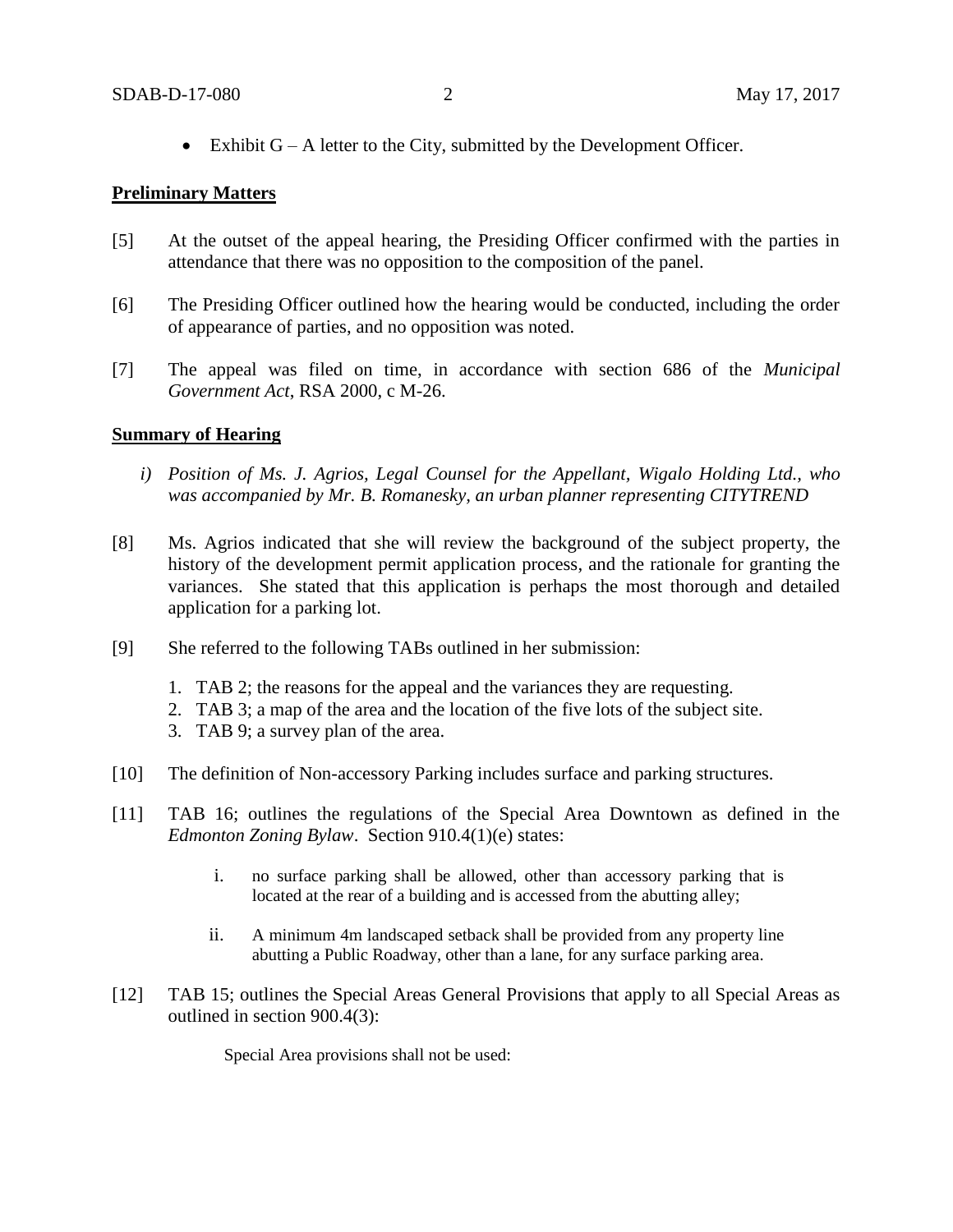- a. to alter Permitted or Discretionary Uses, Floor Area Ratio or Density in any underlying conventional Zone;
- b. where the proposed regulations or changes to the regulations of an underlying conventional Zone: […]

She agrees with the Development Officer's interpretation of this section as outlined in his written submission that the Special Area provisions can alter regulations, they just cannot alter the Permitted or Discretionary Uses.

- [13] The Downtown Special Area provision states that you cannot have surface parking, other than Accessory parking. It is their submission that this particular provision does not remove Non-accessory Parking as an allowable Use in the (UW) Urban Warehouse Zone and they are seeking to waive the non-surface parking requirement as a development regulation.
- [14] TAB 18; outlines Accessory Uses and Buildings of the *Edmonton Zoning Bylaw*.
- [15] TAB 19; is the definition of Required Off-street Vehicular Accessory Parking in the *Edmonton Zoning Bylaw*. In many respects the Use being made is similar to Accessory parking. The parking lot functions as an Accessory parking lot even though they agree it is technically a Non-accessory Parking Use.
- [16] With regard to the Google map in TAB 4, although the parking fronts 106 Street, the adjacent buildings are older and have limited on-site parking with no underground parking. Excluding street parking, employees and customers of the abutting businesses depend on the subject parking lot. The parking lot is adjacent to these buildings. The definition of "adjacent" in the *Municipal Government Act* states that if the lot is separated by a lane it is still considered to be adjacent.
- [17] Accessory parking must be within 120 metres of the site per the *Edmonton Zoning Bylaw*. This parking lot is well within 120 metres of the adjacent businesses.
- [18] The Development Officer outlined that the parking lot is not at the rear of a building and it is separated by a public road. Ms. Agrios reiterated that the parking lot is actually separated from the businesses by a rear lane and the regulation does not say that the rear parking has to be on the same site.
- [19] The only difference between an Accessory parking lot and the subject parking lot is that this Use serves multiple businesses instead of just one business and there is little difference in impact.
- [20] In the late 1970s, the four north lots were used by Healy Motors and the fifth lot further south was used as a car lot since 1992. For 40 years the subject site has been used for parking. The Appellant owned land north of the subject site and switched properties with Healy Motors in 1994.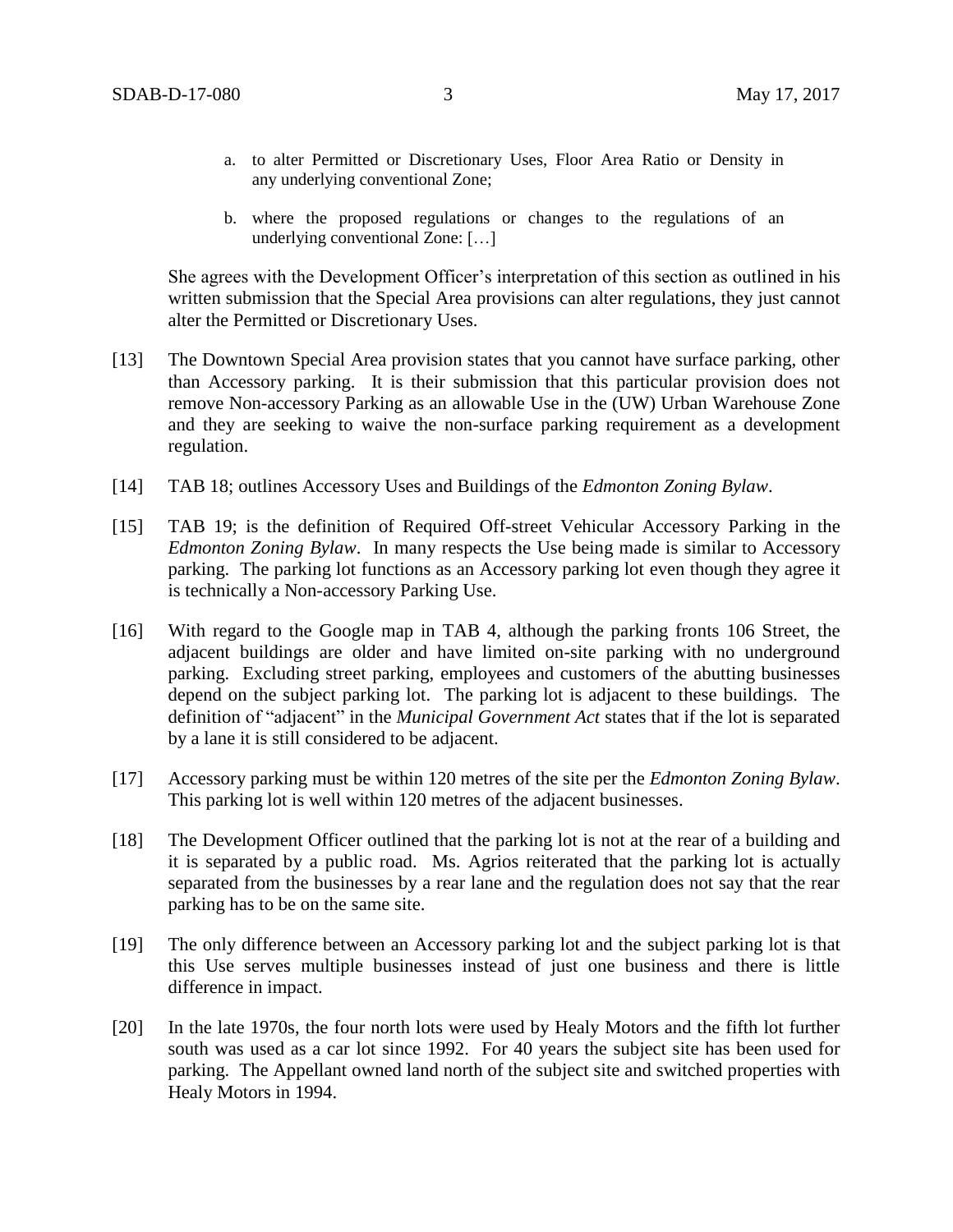- [21] The Appellant applied for a development permit for a Non-accessory Parking lot in 1995 which was approved for ten years. In 2006, the permit was renewed for another ten years.
- [22] The Appellant made an application to renew the permit in March, 2016 before it expired and then proceeded to withdraw that application after there were some concerns. A new application was made in September, 2016.
- [23] TAB 8; is a letter from the Development Officer regarding the development permit application asking for information regarding the variances. The Appellant was able to address all of the information required except for two regulations, which is why the development permit application was refused.
- [24] TAB 10; is a proposed tree assessment for the existing trees.
- [25] TAB 11; is a Drainage and Snow Management plan.
- [26] TAB 12; is a diagram showing the illumination levels that are measured in lux.
- [27] TAB 13; is a memorandum from Transportation Services outlining a condition for the removal of the existing access to 106 Street. The Appellant was in agreement to this condition and entered into a Municipal Improvement Agreement with the City. Also in TAB 13 is a landscape plan to show what vegetation will be added to enhance the existing trees.
- [28] TAB 8 (page 41); is a letter regarding the landscape security which was paid and is still being held by City even though the permit was refused.
- [29] Ms. Agrios summarized that the Appellant has done everything they were asked to do by the City. Under TAB 8 (page 48), the Development Officer's e-mail advising the Appellant of the refusal also recognized the Appellant's efforts to address the various issues that the initial proposal had.
- [30] The Board's test to grant variances was referenced in the *Municipal Government Act*, section 687(3)(d). Ms. Agrios indicated that the Board must look at the impact on the area and neighbouring properties.
- [31] The Development Officer outlined in his written submission that there is no unnecessary hardship or practical difficulty peculiar to the site because the site is large and unconstrained. However, the Board's test is not hardship.
- [32] Ms. Agrios provided the Board with a 2012 Court of Appeal decision, *Tymchak v. Edmonton (Subdivision & Development Appeal Board)*, and referred to Paragraph 19 and 20 stating that that hardship and the unusual site condition is not relevant to the Board as they are subject to different tests as outlined in section 687(3)(d) of the *Municipal Government Act*. (*Exhibit A*).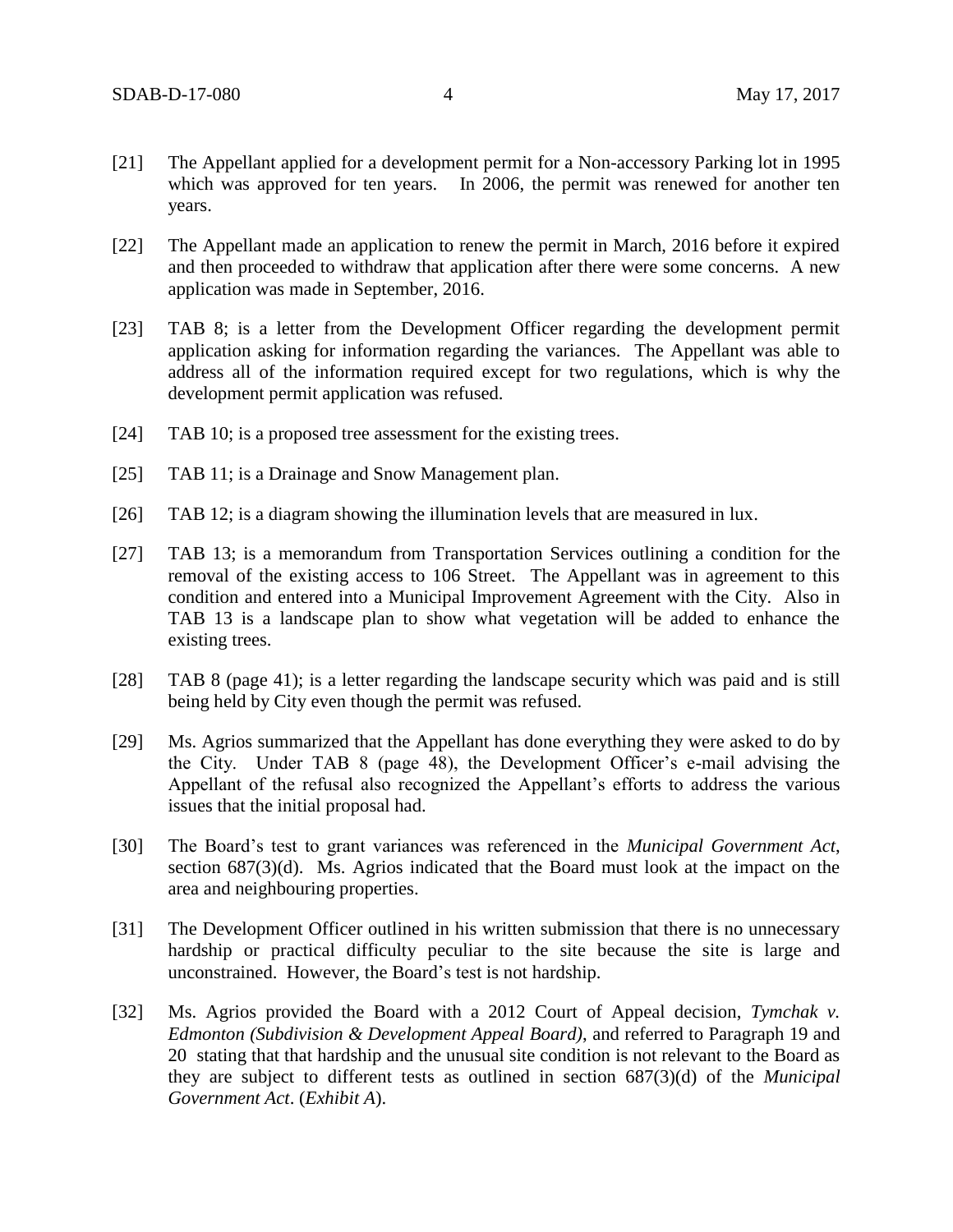- [33] There will be no impact to the neighbouring properties as Ms. R. Schwab of Schwab and Schwab LLP and Mr. Romanesky conducted a community consultation and no letters were received in opposition.
- [34] With regard to the letter in opposition from the Downtown Edmonton Community League, she stated that Ms. Schwab tried to contact the Community League. They could have addressed their concerns but the Community League did not respond. The letter indicates that a parking lot will not be reasonably compatible as there is a future park development and future residential, which will have a negative impact on the enjoyment of the park. Ms. Agrios stated that the City is in the planning process for the park which could take five to ten years.
- [35] TAB 22; letters and form petitions received in support from surrounding businesses who are the main users of the parking lots.
- [36] Restaurants in the area use the parking lots for loading and unloading as they do not have loading spaces for their business.
- [37] An e-mail was received from Impark, showing the breakdown of the monthly parkers.
- [38] The parking lot is Accessory for staff and important for the viability of the business as businesses do not have sufficient on-site parking.
- [39] With regard to the concern about potential development of the site, she stated that the Appellant is not a developer but a holding company. The Appellant has been trying to sell the property for several years but due to the economy and contamination, there has not been a sale.
- [40] The original Environmental Report was done in 2002. In 2003 they obtained a report and the contamination was identified to be from a dry cleaner. The remediation is a long process and drilling on the property occurred in 2006, 2007 and 2008 to eliminate contamination.
- [41] In 2009, 2010, and 2011 chemical injections occurred on the site, which takes years for the chemicals to take its course. There is still some mild contamination on the site. Alberta Environment reviewed the application and indicated that the remediation was still not sufficient. Experts from the United States were retained and remediation continued. It could take five years or more to receive a remediation certificate.
- [42] The subject site does not pose any danger to anyone but the property cannot be developed until the contamination is removed.
- [43] They were advised by the City that they do not qualify for the Brownfield Grant Program as the site does not meet the required criteria.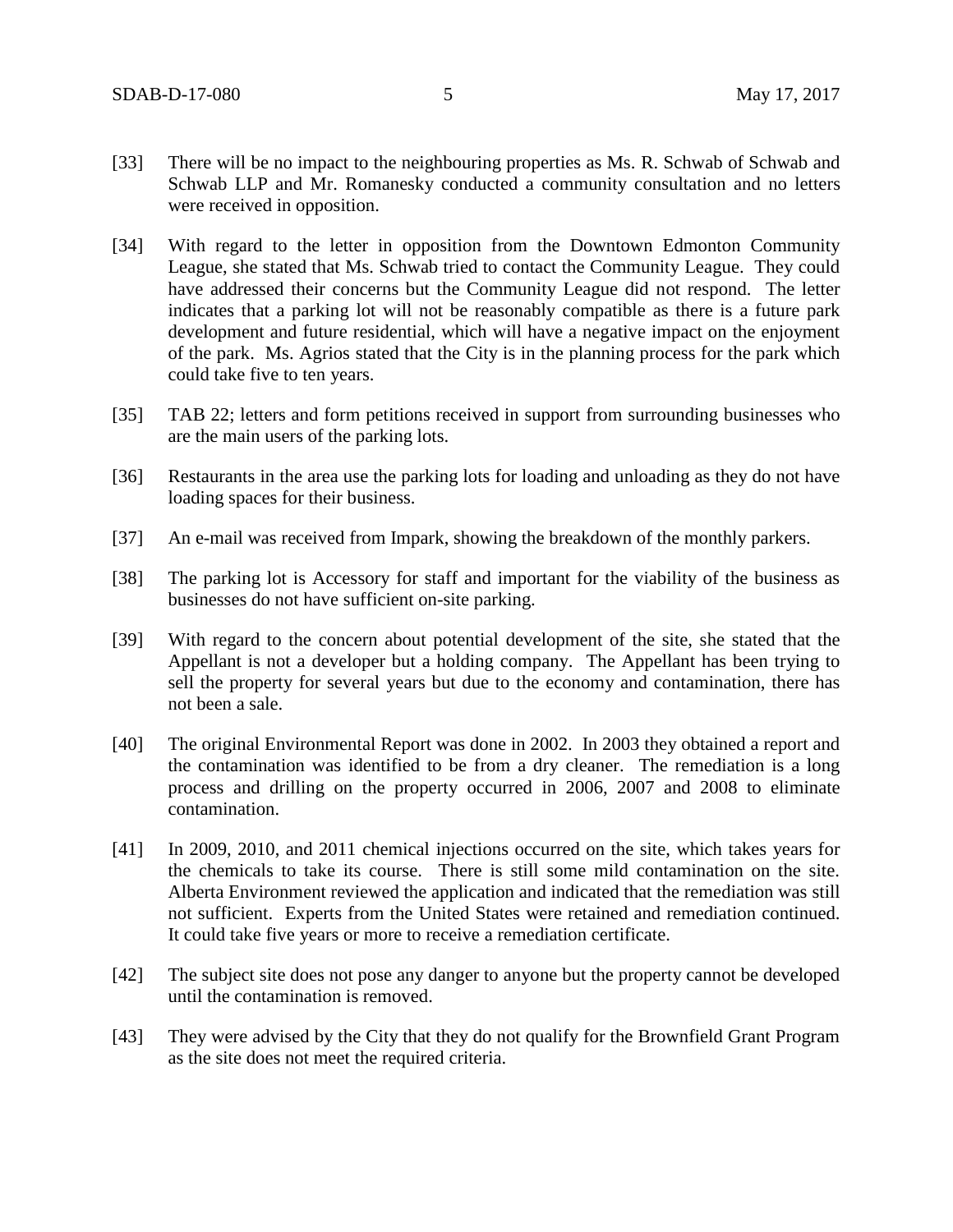- [44] With regard to the Development Officer's comment that a site can be developed without having the site remediated, she stated that may be true but it is risky to develop without the site being clear of contamination. It may be difficult to buy and sell a contaminated site. There has been some interest from developers with a conditional offer; however buyers are aware of the remediation process.
- [45] They would like the parking lot to be approved so it can be used while remediation is taking place. Without a development permit, the subject site will remain as a vacant lot.
- [46] Mr. Romanesky referred to two images showing the outline of the parking lot and some areas that do not meet the minimum lux levels of light. The lux levels are closer to the location of the lamp post. The new plan will meet the lux 6 level of the *Edmonton Zoning Bylaw*, without bleeding light out past the property.
- [47] With regard to the landscaping, there are some trees on 106 Street and they are planting additional trees and shrubs to create additional screening to meet the intent of the *Edmonton Zoning Bylaw*.
- [48] He referenced *Exhibit B*, when looking north on 106 Street showing trees along the property line and inside the parking lot and stated that some of the corner islands have been upgraded. All of the landscaping upgrades have been approved by a landscape architect. Once the shrubs and trees grow in a couple of years, there will be a good cover along 106 Street.
- [49] In his opinion, the Non-accessory Parking Use meets the definition for the proposed development.
- [50] If the intent of the Downtown Special Area was to exclude Non-accessory surface parking, Non-accessory Parking would be read as excluded from the district. The surface parking regulations does not say parking has to be on the same site and it does not make reference to a natural development -- it just comments that parking is from the rear of a building and is to be accessed from a lane. They have removed access from 106 Street.
- [51] From a planning perspective, parking access is from the back so that the plan creates a pedestrian friendly environment. Pedestrians do not visit 106 Street for the retail environment but to access the parking lot as that is generally all there is on that section of the street.
- [52] From a planning standpoint, the subject site meets the test that parking is Accessory to current development.
- [53] He provided the Board with letters of support, marked "Exhibit C". A form petition letter was received from the owner of a pizza place on Jasper Avenue. The owner stated that although parking is important for users, the parking lot is used for loading and unloading for his business. Another business owner indicated that there will be a negative impact on their customers if the parking lot was not allowed.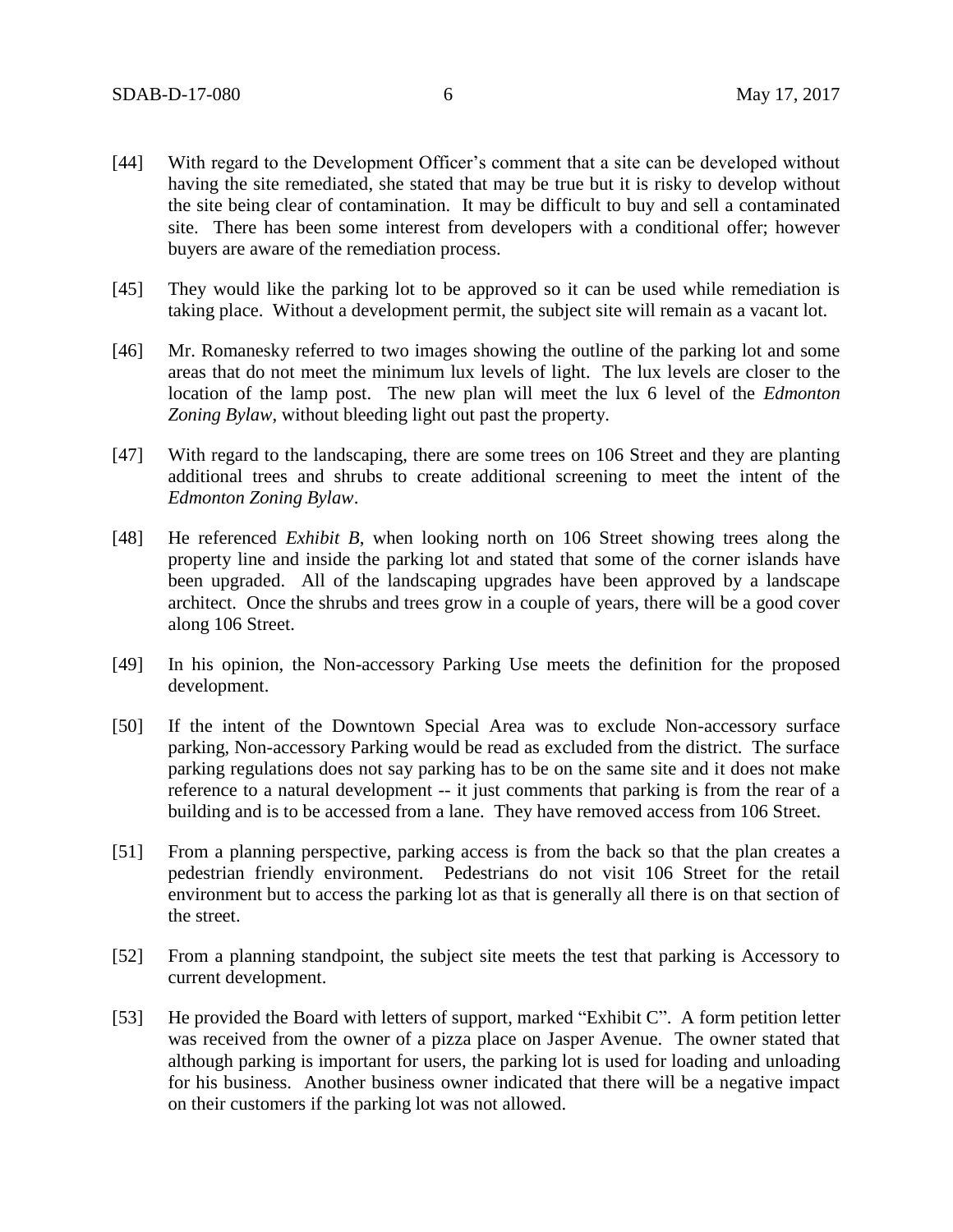- [54] Section 910.4(1)(e)(ii) states a minimum 4.0 metre landscaped setback shall be provided from any property line abutting a Public Roadway, other than a lane, for any surface parking area. He stated that subject site currently has a 0.6 metre setback. However, there is sufficient space to plant landscaping to provide the required screening. There will be approximately a 1-metre high continuous landscaping of shrubs along 106 Street.
- [55] There are several trees on the boulevard that provide screening to the parking lot. The low shrubs along 106 Street will provide screening at the pedestrian level. Trees and shrubs could be planted on the corner islands. The exiting trees planted by the City will remain and one tree on the property beyond the curb will be removed. If they created a 4.0 metre landscaped setback, those trees would have to be removed for any future residential development for excavation.
- [56] He referenced the Capital City Downtown Plan. Chapter 1 is the *Land Use Context* and it is not an implementation or policy section. The refusal on the development permit application indicates that allowing Non-accessory Parking does not contribute to realizing this potential. Mr. Romanesky agrees that a parking lot is not the best Use for the site, but it is a matter of creating the incentives to make a parking lot change into the next best Use for the site.
- [57] With regard to Chapter 2 *Challenges* of the Capital City Downtown Plan, the Development Officer references "Despite very high-density zoning, or perhaps because of this favourable zoning, surface parking lots are the dominant presence in large portions of the Warehouse Campus Neighbourhood. The abundance of these lots breaks up the urban fabric and seriously detracts from the vibrancy of this western portion of the Downtown."

However, below that paragraph it states "This Plan suggests a number of initiatives that will make development more attractive to property owners than land speculation." It does not give direction to the Development Officer to remove Non-accessory Parking; it says this Plan will create an environment where speculation is not the best thing to do.

- [58] On page 151 of the Capital City Downtown Plan, *Parking Downtown,* in his view the direction is to redevelop the site carefully and agrees the optimal Use for the site is a mixed-Use development.
- [59] The subject site is located across the street from the proposed park, which may not be developed for 4 to 5 years.
- [60] Businesses do not always have access to the transit system for their customers and there is a need for a parking lot when transit closes as transit is not open at all times of the day.
- [61] Ms. Agrios and Mr. Romanesky provided the following with respect to questions from the Board: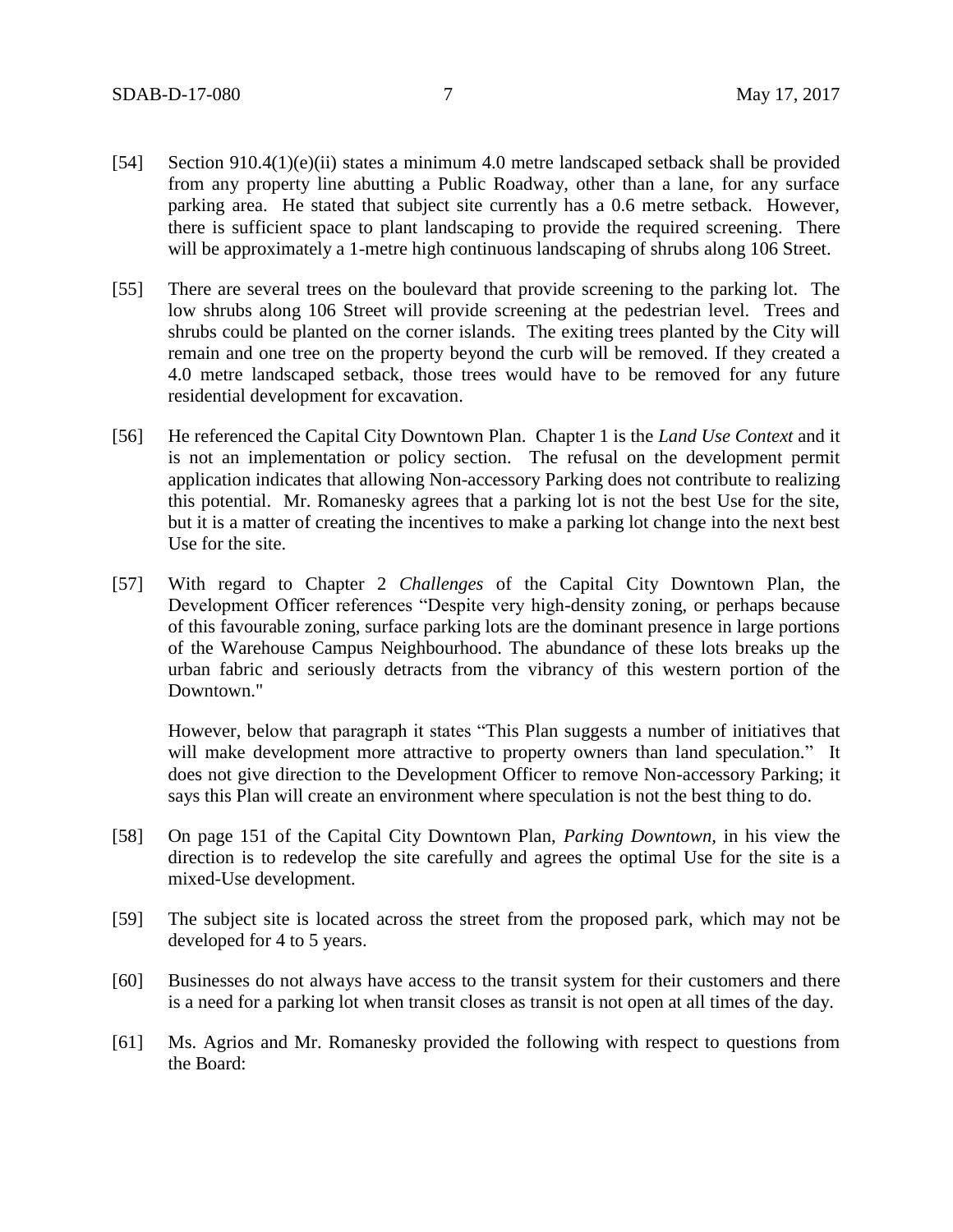- a. They agreed that section 687(3)(a.1) of the *Municipal Government Act* states that, when determining an appeal, the Board must comply with, among other things, statutory plans and that Capital City Downtown Plan is a statutory plan.
- b. They agreed that the Board must consider the Capital City Downtown Plan when deciding how to exercise its discretion but the statements in the Plan about surface parking lots do not prevent the Board from allowing a surface parking lot at this site.
- c. They agreed that the (UW) Urban Warehouse Zone is a Special Area zone created under the provisions of section 910 of the *Edmonton Zoning Bylaw*.
- d. Although Section 900.4(3)(a) states that Special Area provisions cannot alter permitted and discretionary uses in conventional zones, that does not mean such provisions can alter discretionary uses in the Urban Warehouse Zone.
- e. Section 910.4 contains general regulations and section 910.11 contains specific regulations. The specific regulations prevail over the general regulations. Nonaccessory Parking is a discretionary use in the zone, which means that surface parking lots should be allowed in the zone. In their opinion a variance to section 910.4(e)(i) should be granted.
- f. With regard to the Policy and Direction Sections of the Capital City Downtown Plan, the page 32 reference to surface parking lots is not a policy or direction – it is an observation and not binding on the Board. The direction comes from the *Edmonton Zoning Bylaw.* There is nothing specific in the Plan saying you cannot have a surface parking lot. The Plan is relevant to how the Board exercises its discretion, but it is not relevant on the variance test, which is section 687(3)(d).
- g. Mr. Romanesky confirmed that the surface parking lot is paved.
- h. There are 121 parking spaces on the subject site with 69 long term parking spaces. Long term parking is for the adjacent businesses and their employees and the temporary parking spaces are for delivery vehicles.
- i. Any development permit with an expiration date is considered to be a temporary Use. The idea of the ten year approvals was that no one wanted the subject site to be given a non-temporary permit as a parking lot.
- j. The parking lot makes money and pays property taxes. However, the subject site is more valuable to a company for a multi-unit mixed use development; however, there has been no interest at this point.
- k. They confirmed that the parking lot has continued to be used without an approved permit, but they indicated that the City has been very decent and has taken no steps to enforce the Stop Order pending the outcome of the appeal.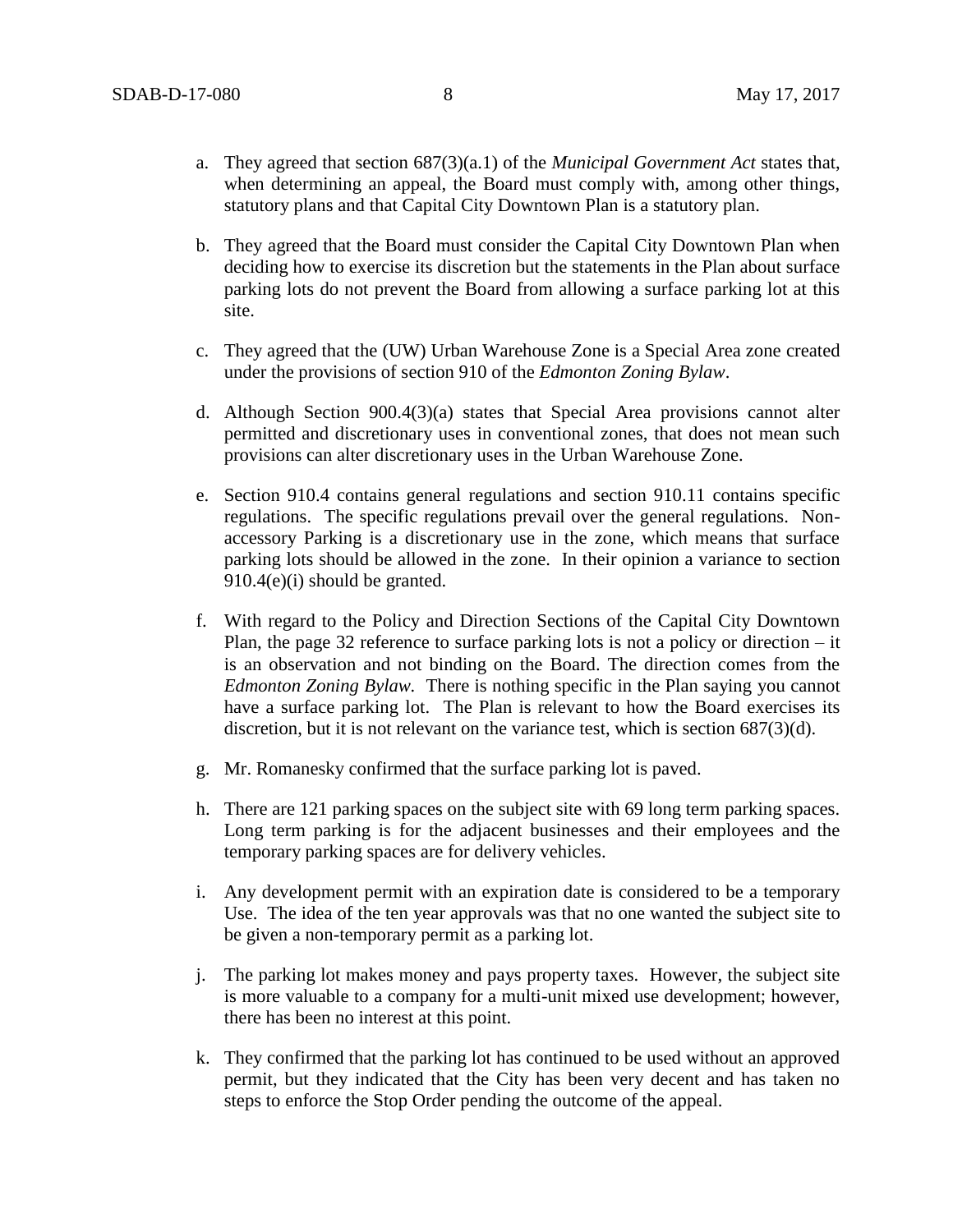- l. Although there is a landscaping setback requirement of 4.0 metres along 106 Street, they reiterated that the same screening objective can be achieved within the existing 0.6 metre setback. The parking lot would lose a row of parking stalls if they had to create a 4.0 metre setback.
- m. With regard to doing a parking demand study, they feel it is not necessary since community consultation has been completed and they have received feedback from businesses in the area that there is a need for the parking lot.
- n. It is complicated and expensive to deal with the contamination on-site and not just simply a matter of excavating the soil.
- o. The property owner is willing to accept a shorter time limit on the development permit than 10 years.
- p. They are agreeable to all the conditions suggested by the Development Officer if the proposed development is approved.
- [62] Ms. Agrios submitted a copy of the e-mails from Sustainable Development regarding the criteria for the Brownfield Grant, marked *Exhibit D*, and a copy of Mr. Romanesky's notes from his presentation, marked *Exhibit E*.
	- *ii) Position of an affected property owner, Mr.B. Green, in support of the Appellant*
- [63] Mr. Green read from a written submission that he provided to the Board, marked *Exhibit F.* Mr. Green is involved in retail wholesale and real estate holdings in Downtown Edmonton.
- [64] He has been actively involved with several committees in the City of Edmonton and owns the building east of the subject site.
- [65] In his opinion, not renewing surface parking lot permits will have an adverse impact for building owners, tenants, and employees as there is insufficient parking downtown.
- [66] If a business does not have accessible parking, customers will not go to the business. If a business closes there will be empty buildings in the area.
- [67] He was informed by one of the employees of his tenant that the subject parking lot might be refused, not anyone from the City.
- [68] With the new office towers in the Ice District being developed, vacancy in downtown is growing. The owners of property outside the Ice District will be impacted.
- [69] He outlined how the price of buildings in the downtown have been dropping.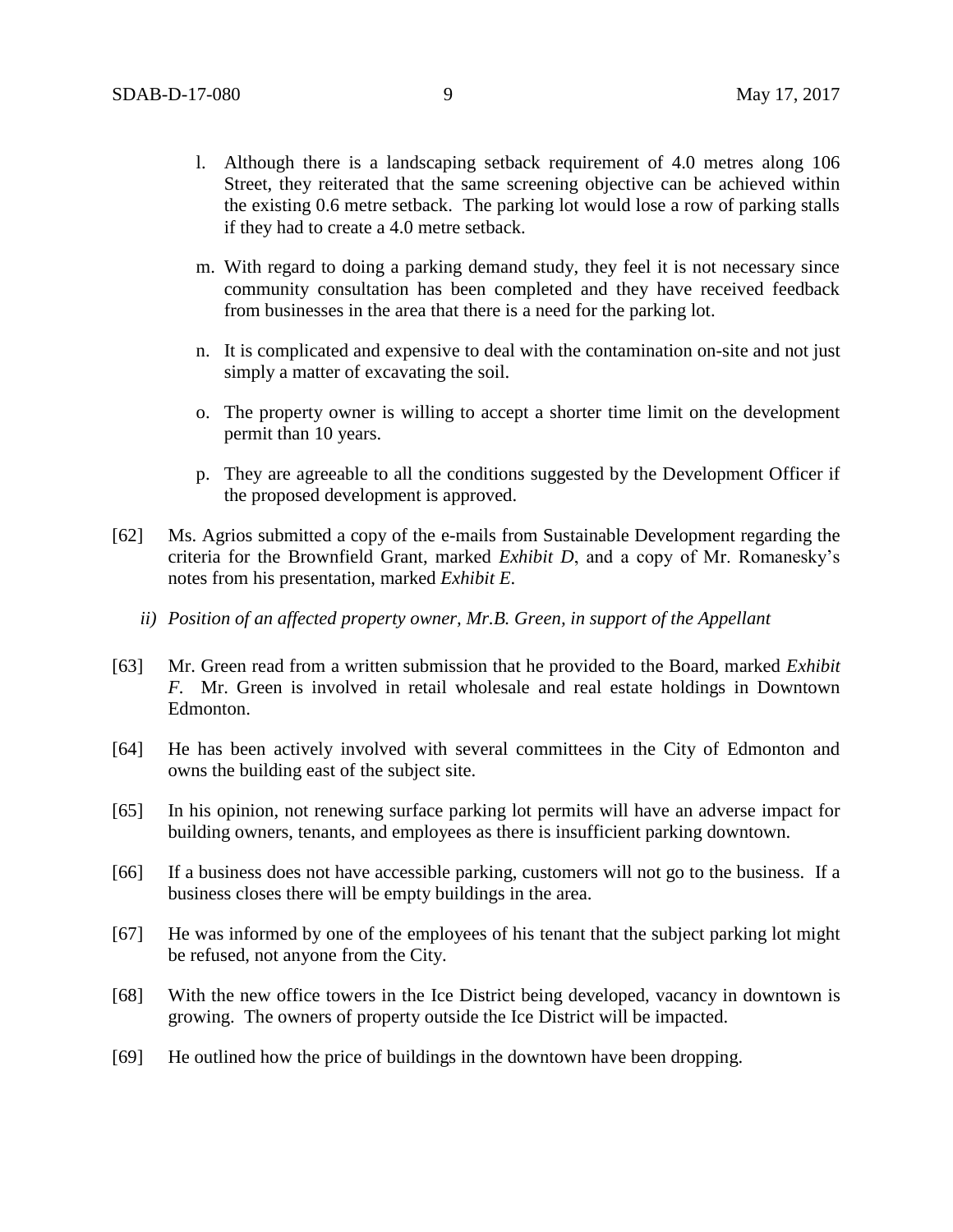- [70] Closing the parking lots will only benefit a land developer and will be detrimental to others in the area. He questioned where people would park if the parking lot is closed.
- [71] In his opinion, downtown has to rely on the commercial component.
- [72] In response to questions by the Board, Mr. Green stated that there is no on-street parking on 105 Street due to construction and no parking on 106 Street due to bike lanes.
- [73] He reiterated that the businesses in the area are dependent on the subject parking lots.

*iii) Position of the Development Officer, Mr. A. McLellan* 

- [74] He agreed that the Appellant has responded very well to his requests for information. He provided the Board with a letter received from the Appellant providing information regarding the requested variances, marked *Exhibit G*. This is the letter he was relying on, not the letter in TAB 7 of the Appellant's submission.
- [75] The Capital City Downtown Plan is clear, specific and discourages, if not prohibits surface Non-accessory Parking lots. The Zoning of the subject property was created in conjunction with the Plan.
- [76] Surface parking lots cannot be approved in the Downtown Special Area unless they are Accessory.
- [77] Section 910.4 of the *Edmonton Zoning Bylaw* contains the Downtown Wide Regulations for the Downtown Special Area. Section 910.4(e)(i) prohibits surface parking lots except when they are for Accessory parking. Section 910.11 contains the regulations specific to the Urban Warehouse Zone. Although Non-accessory Parking is a discretionary use in the zone, the prohibition in the Downtown Wide Regulations means that that use is limited to parking structures.
- [78] With regard to Accessory and Non-accessory, he stated that the parking lot is not intended for a particular development, therefore it is Non-accessory. Further, the parking lot is not located at the rear of a building.
- [79] The development permit application is for Non-accessory Parking lot but the Appellant is asking that it be considered as Accessory because nearby businesses use it. In his view, every Non-accessory Parking lot would have to be considered Accessory if you followed this reasoning. He was provided with a list from the Appellant of 17 businesses around the parking lot. He reviewed their development permits and none of them mentioned anything about needing the subject parking lot to meet their *Edmonton Zoning Bylaw* parking requirements.
- [80] In his opinion, people can access businesses in the area by other means of transportation. He counted only about 20 letters of support from people that use the parking lot out of 121 parking spaces.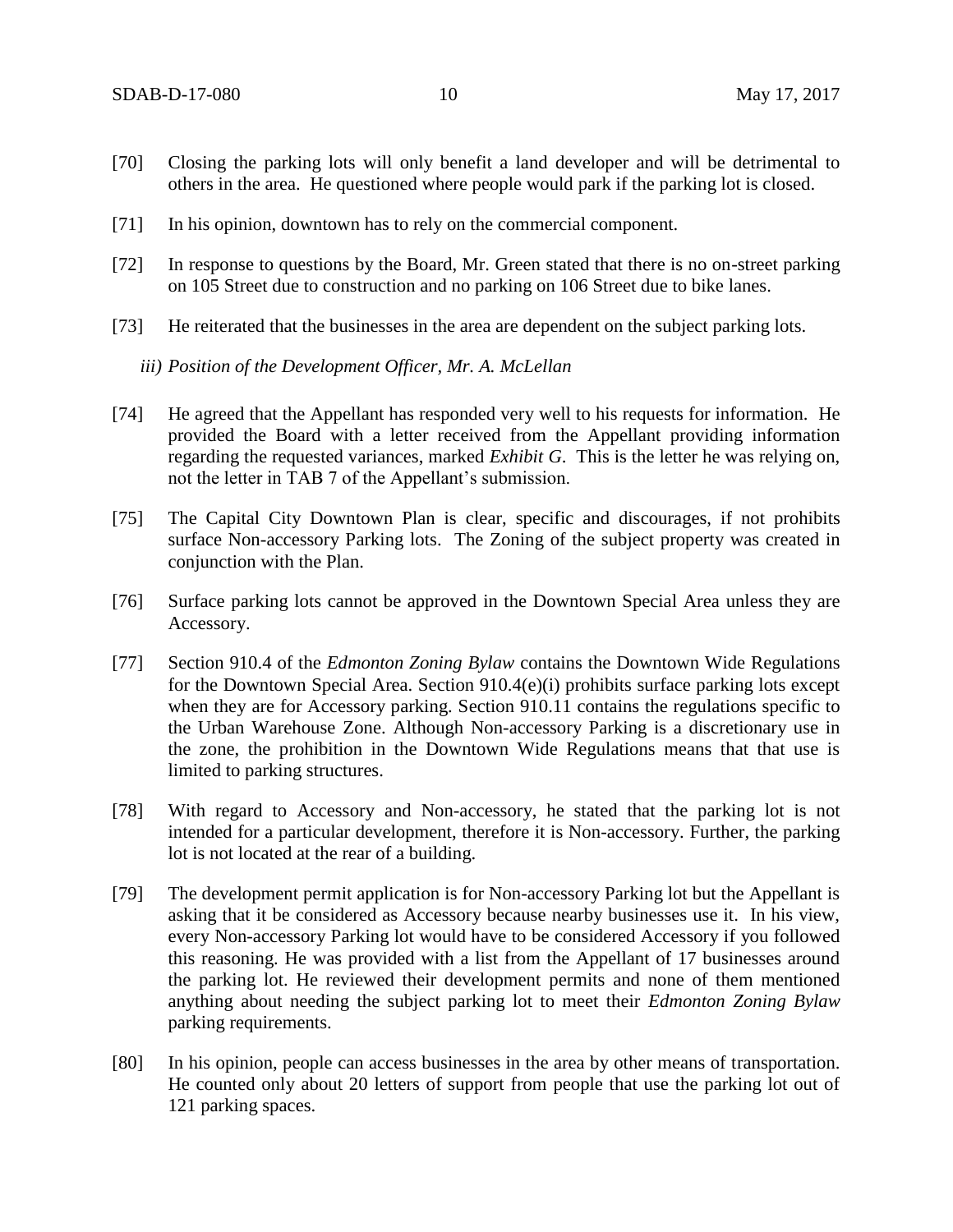- [81] He has worked with developers on other projects that work around a contaminated site and a remediation certificate is not necessarily a requirement to obtain a development permit. The City regularly works with Alberta Environment to review remedial action plans and risk management plans while processing development permits in order to facilitate redevelopment of land. While the sale price may be impacted, contaminated land can be developed.
- [82] This is the third application for temporary development permit application for the subject site. After the second development permit was issued in 2006, the new Capital City Downtown Plan was passed.
- [83] There has been sufficient time from 2006 for the remediation to be completed and ten years later, the Appellant is applying for the same thing.
- [84] The Capital City Downtown Plan was developed with extensive public consultation. It is designed to encourage other methods of transportation, such as the expanded LRT and bicycle lanes. There are zoning regulations to limit surface parking lots. Mr. Romanesky indicated that pedestrians do not walk down 106 Street because there are only surface parking lots and that is the problem.
- [85] The Downtown Special Area has maximum parking requirements limiting the number of parking stalls a development can have to encourage the use of alternate forms of transportation.
- [86] If the parking lot is not allowed as a temporary use, this might encourage redevelopment of the site. Landowners make money from parking lots, which keep the sites from being redeveloped.
- [87] Mr. McLellan provided the following with responses to questions from the Board:
	- a. He does not have any statistics about Accessory and Non-accessory parking lots in the area.
	- b. He confirmed the subject site is 80 metres from a future Valley LRT line station and 130 metres from the existing Corona LRT station. He could not comment on the future LRT line timeline.
	- c. The City is beginning the expropriation processes for the proposed park across 106 Street from the proposed development.
	- d. If the proposed development is approved, the landscape plan developed in the arborist's report will be sufficient for the interior of the parking lot. However it will be lacking landscaping along the perimeter.
	- e. Although the shrubs will be planted in the 0.6 metre setback along 106 Street, that will not provide sufficient screening.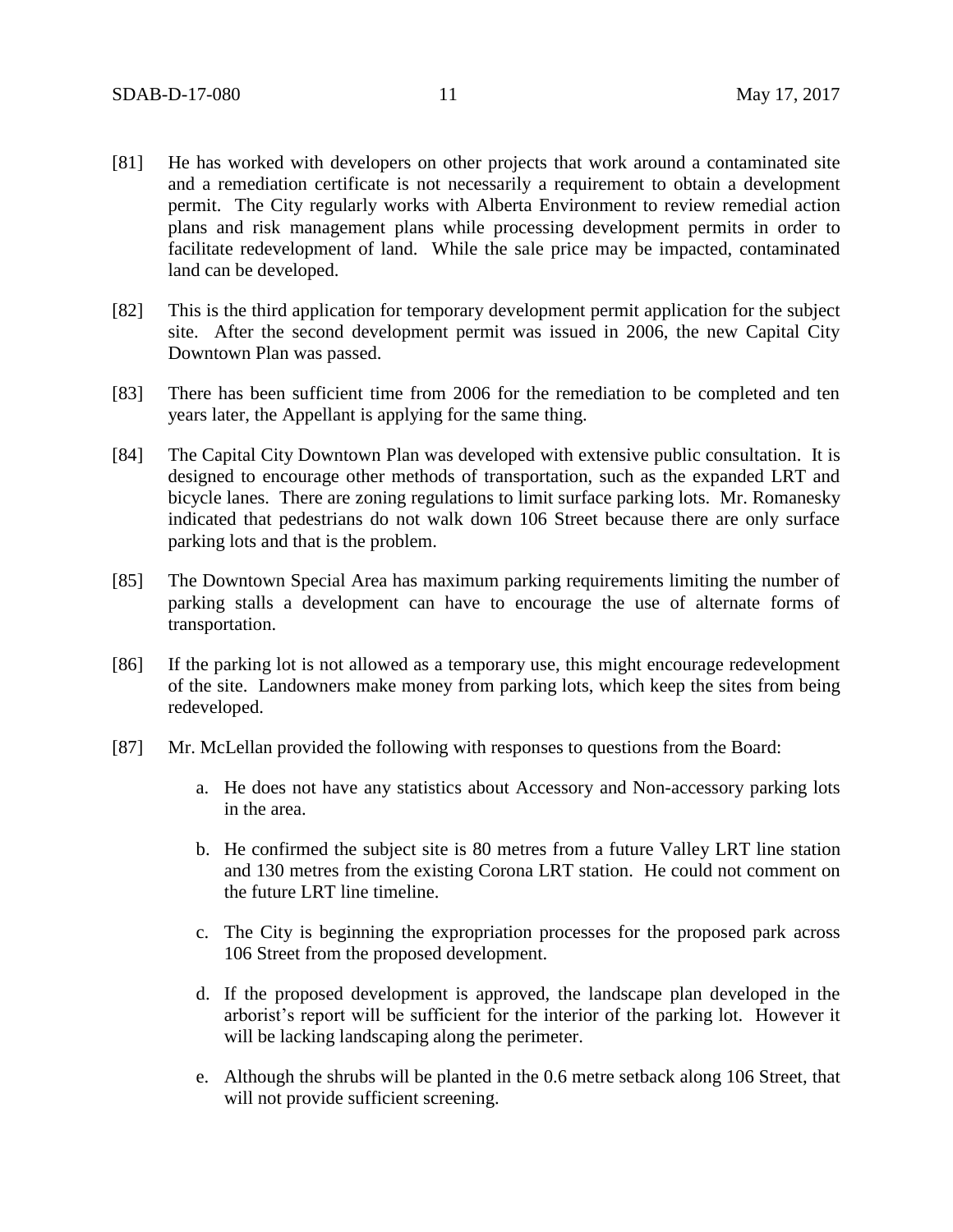- f. He confirmed that if the parking lot is not approved and the site remains vacant, the City has standards regarding how the property must be maintained.
- g. The *Edmonton Zoning Bylaw* does not give specific direction for the issuing of temporary permits.
- h. He stated that completion of an appropriate parking demand study would have made decision making by all parties much easier.
- i. With respect to people that currently use the subject site for vehicular parking, they will have to find a new location if the Board upholds the decision.
- *iv) Rebuttal of the Appellant*
- [88] Mr. Romanesky indicated that, if the parking lot is refused, it will have to be replaced by a residential development or something that brings people into the area. Businesses will have challenges if this does not happen quickly. Removing the parking lots does not mean it will trigger development on the subject site.
- [89] Ms. Agrios indicated that, based on Mr. Green's first-hand experience, the parking lot is full and used by surrounding businesses and the letters provided support Mr. Green's account.
- [90] With regard to surrounding businesses not requiring many parking spaces in the Downtown Special Area, the reality is that the businesses do depend on this parking lot.
- [91] The Development Officer agreed that the limitation to surface parking is a regulation and it can be varied.
- [92] Ms. Agrios reiterated that they are not arguing that the parking lot is Accessory. They agree it is a Non-accessory Parking Use. However, due to the vicinity of the surrounding businesses, it is also used as an Accessory parking lot.
- [93] A Bar, Apartment House, or Hotel of any significant size would require a parking lot of this size.
- [94] Under section 54.2(2)(b) of the *Edmonton Zoning Bylaw*, Accessory parking does not have to be on the same site as the principal use and parking can be within 120 metres of the principal use. This demonstrates that there is no difference in impact between Nonaccessory Parking and Accessory parking.
- [95] The economic situation will determine when the time is right for redevelopment to happen for mixed-use development. Contamination of the site is an issue.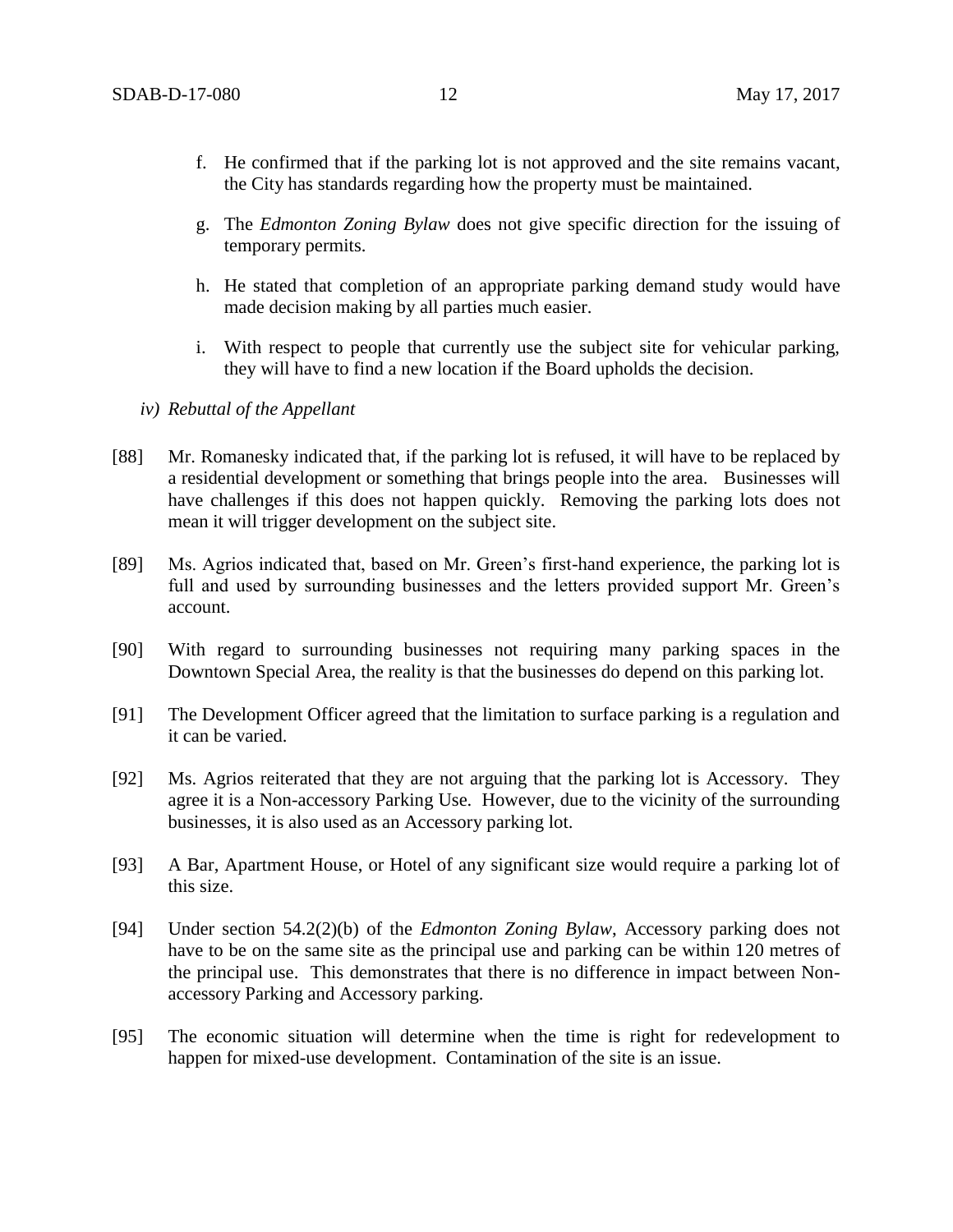[96] She reiterated that the property owner is not sitting on the site. They want to sell the property and it has been listed for years, however there are several conditions needed for a deal to proceed. One of the conditions for a possible sale is that there is a development permit in place for temporary surface parking until the site is remediated prior to redevelopment. If the appeal is denied, the lot will remain vacant for the next five years no matter what.

## **Decision**

**[97]** The appeal is **DENIED** and the decision of the Development Authority is **CONFIRMED**. The development is **REFUSED**.

## **Reasons for Decision**

- [98] This is an appeal from the Development Officer's decision to refuse to issue a development permit for a temporary surface Non-accessory Parking lot for 10 years.
- [99] The subject site is located in the Warehouse Campus neighbourhood. It is subject to the Downtown Special Area Overlay and it is within the (UW) Urban Warehouse Zone. In this zone Non-accessory Parking is a discretionary Use.
- [100] There has been a Non-Accessory Parking lot on the subject site for at least 20 years. Two previous development permits allowed this Use for 10-year periods. The most recent permit expired in June 2016. The City issued a Stop Order to cease the operation of the parking lot after the permit expired. This Board upheld the Stop Order, which specified that the Use was to cease by March 15, 2017. Apparently the City has allowed the Use to continue beyond that date pending the outcome of this appeal.
- [101] In April 2010 Council passed the Capital City Downtown Plan Bylaw 15200 (the "Plan"), which is an Area Redevelopment Plan, dealing with an area that includes the Warehouse Campus neighbourhood and the subject site. The Development Officer relied upon statements in the Plan to support his decision to exercise his discretion not to issue a development permit for this surface parking lot.
- [102] Section 687(3)(a.1) of the *Municipal Government Act* (the "*MGA*") states that, in determining an appeal, this Board must comply with, among other things, statutory plans in effect. The definition of "statutory plan" in section 616(dd) of the *MGA* includes Area Redevelopment Plans. Accordingly, this Board must comply with the Plan in determining this appeal. For this reason, it is important to review the Plan to assess how it relates to this application for a Non-accessory surface parking lot.
- [103] The purpose of the Plan is described as setting out "a number of new policy directions" and bold initiatives to meet the ever-changing needs and aspirations of downtown stakeholders." (Page 1) One of the planning principles identified in the Plan is to "provide walkable streets, safe bicycle facilities and convenient transit to get people out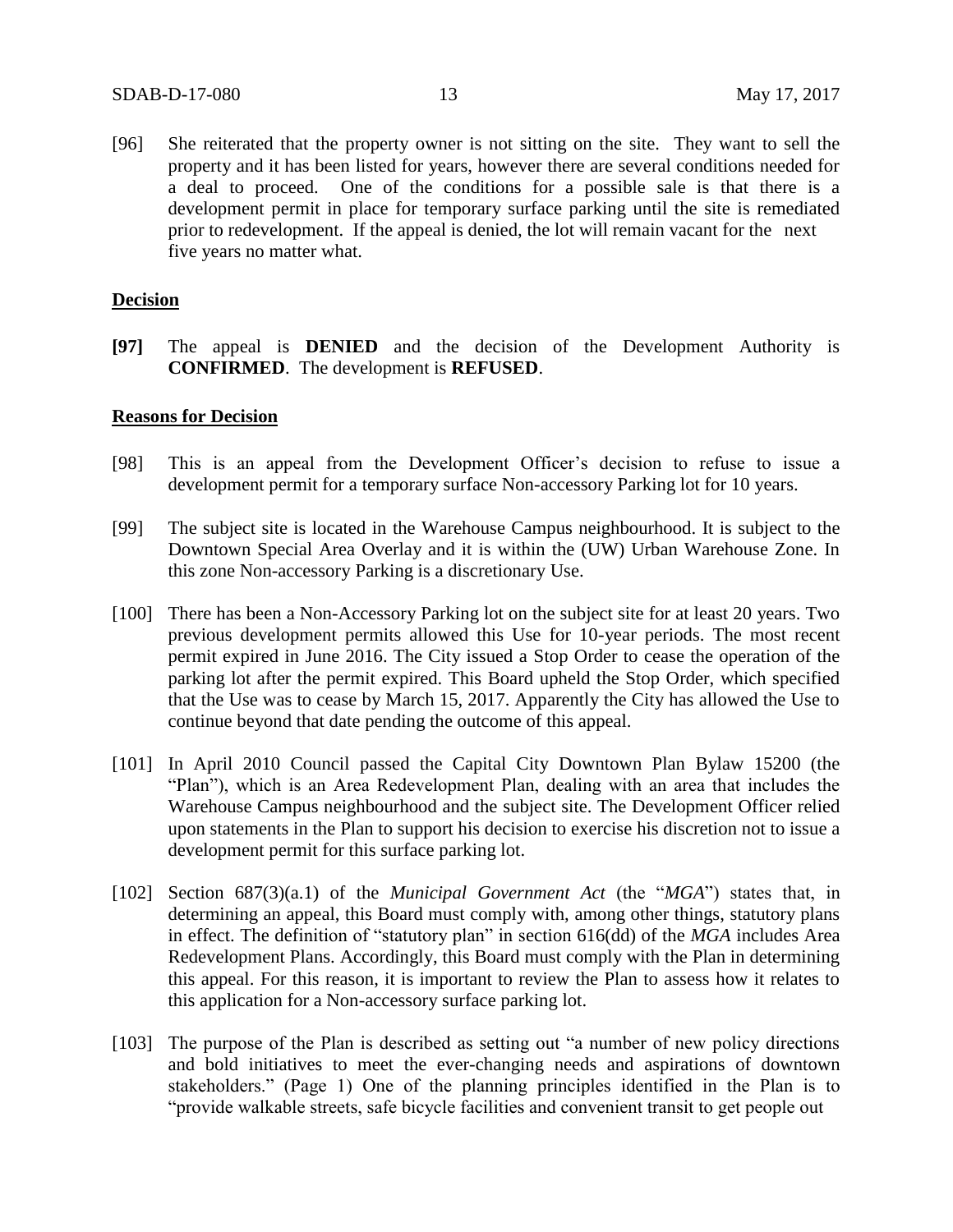of their cars and reduce the demand for parking Downtown." (Page 27) A challenge identified in the Plan is the fact that the downtown is auto-dominated, with centrally located and abundant surface parking, especially in the Warehouse Campus neighbourhood. (Page 31)

- [104] At page 32 of the Plan there are the following statements: "Despite very high-density zoning, or perhaps because of this favourable zoning, surface parking lots are the dominant presence in large portions of the Warehouse Campus Neighbourhood. The abundance of these lots breaks up the urban fabric and seriously detracts from the vibrancy of this western portion of the Downtown."
- [105] A policy in the Plan relates to sustainable transportation by encouraging reduced dependence on drive-alone vehicles. (Page 74)
- [106] A goal identified in the Plan is to manage the downtown roadway system to promote alternative modes of transportation such as transit, cycling and walking and by constraining the availability of long term parking. (Page 133)
- [107] A policy in the Plan is to increase transit's share of trips to and from downtown by, among other things, parking supply management. (Page 148)
- [108] At page 151 of the Plan, it states that certain areas of the downtown, such as the Warehouse Campus neighbourhood, have an overabundance of long-term surface parking lots. It further states that reviews of short-term parking supply may identify initiatives to manage parking and help reduce dependence on single occupant vehicle use.
- [109] One of the parking policies in the Plan relates to reducing the supply of off-street parking spaces required in the *Edmonton Zoning Bylaw* for developments and by setting maximum limits on the supply of parking spaces. (Page 152)
- [110] Based on this review of the Plan, the Board concludes that there is no direction in the Plan that specifically prohibits a surface lot Non-accessory Parking Use on the subject site. However, it is clear that surface parking lots, particularly in the Warehouse Campus neighbourhood, are seen as undesirable. Such lots are viewed as detracting from the vibrancy of the area and contributing to the "auto-dominated" downtown. These surface parking lots do not contribute to the objectives of reducing dependence on single occupant vehicle use, reducing the demand for parking downtown and encouraging redevelopment of surface parking lots.
- [111] In addition, the Board notes the subject site is within 130 metres of the Corona LRT Station and is approximately 80 metres from a future LRT station on the Valley Line. The City's Transit Oriented Development Guidelines strive to maintain and strengthen transit supportive uses. The proposed surface parking lot is not transit oriented development.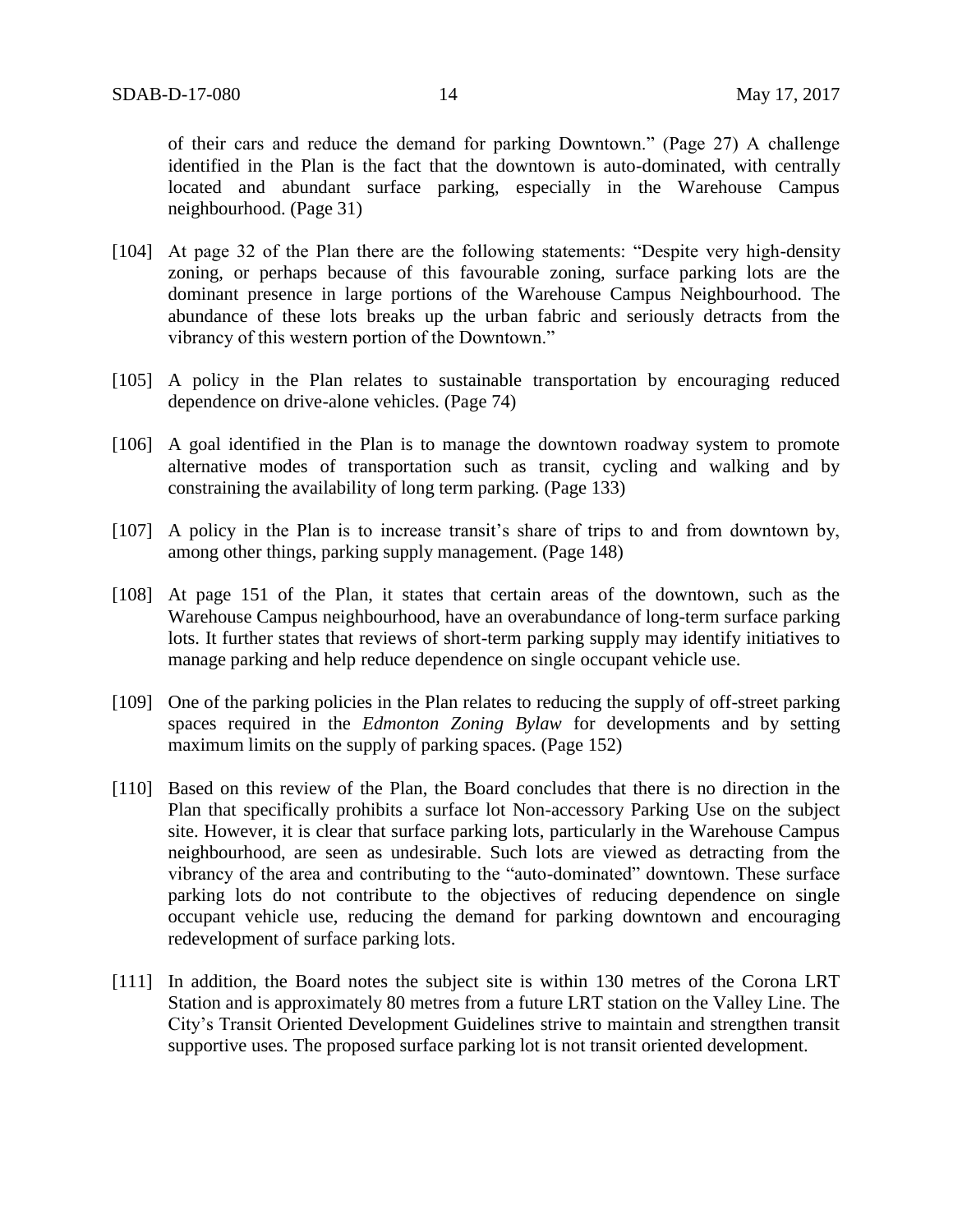- [112] The Board is of the view that, when considering whether to exercise its discretion to issue a development permit for this surface parking lot, it must have regard to the statements in the Plan about such lots. It is the Board's opinion that issuing a development permit for this surface parking lot would be contrary to the objectives of the Plan. Accordingly, the Board denies the appeal and confirms the decision of the Development Officer for this reason.
- [113] The Board also denies the appeal for other reasons. The first of these reasons relates to a waiver that would be required to allow a surface parking lot in the Urban Warehouse Zone. The second relates to a variance that would be required regarding the size of a landscaped setback.
- [114] The zoning regulations that apply were implemented in conjunction with the adoption of the Plan and are discussed starting at page 225 of the Plan. The Downtown Special Area Overlay was developed to achieve the objectives of the Plan (Section 910.1). It created several Downtown Special Area Zones, including the Urban Warehouse Zone.
- [115] Special Area General Provisions are set out in Section 900 of the *Edmonton Zoning Bylaw*. In that section, Special Area zones are distinguished from conventional zones. It is contemplated that Special Area overlays may apply to conventional zones as well as Special Area zones.
- [116] Section 900.4(1) states:

Where the regulations of a conventional Zone are varied, those regulations of the Special Area shall be substituted for the specified regulations of the underlying Zone. Where there appears to be a conflict between the provisions of this Overlay and those of the underlying Zone, the Special Area Provisions shall take precedence and effect.

[117] Section 900.4(3)(a) states:

Special Area provisions shall not be used:

- a. to alter Permitted or Discretionary Uses…in any underlying conventional Zone;
- [118] Section 910.4(1) states in part:

The following Zoning Regulations are common to all the Downtown Special Area Zones. Further regulation may be described under individual zones.

1. Vehicular Parking

…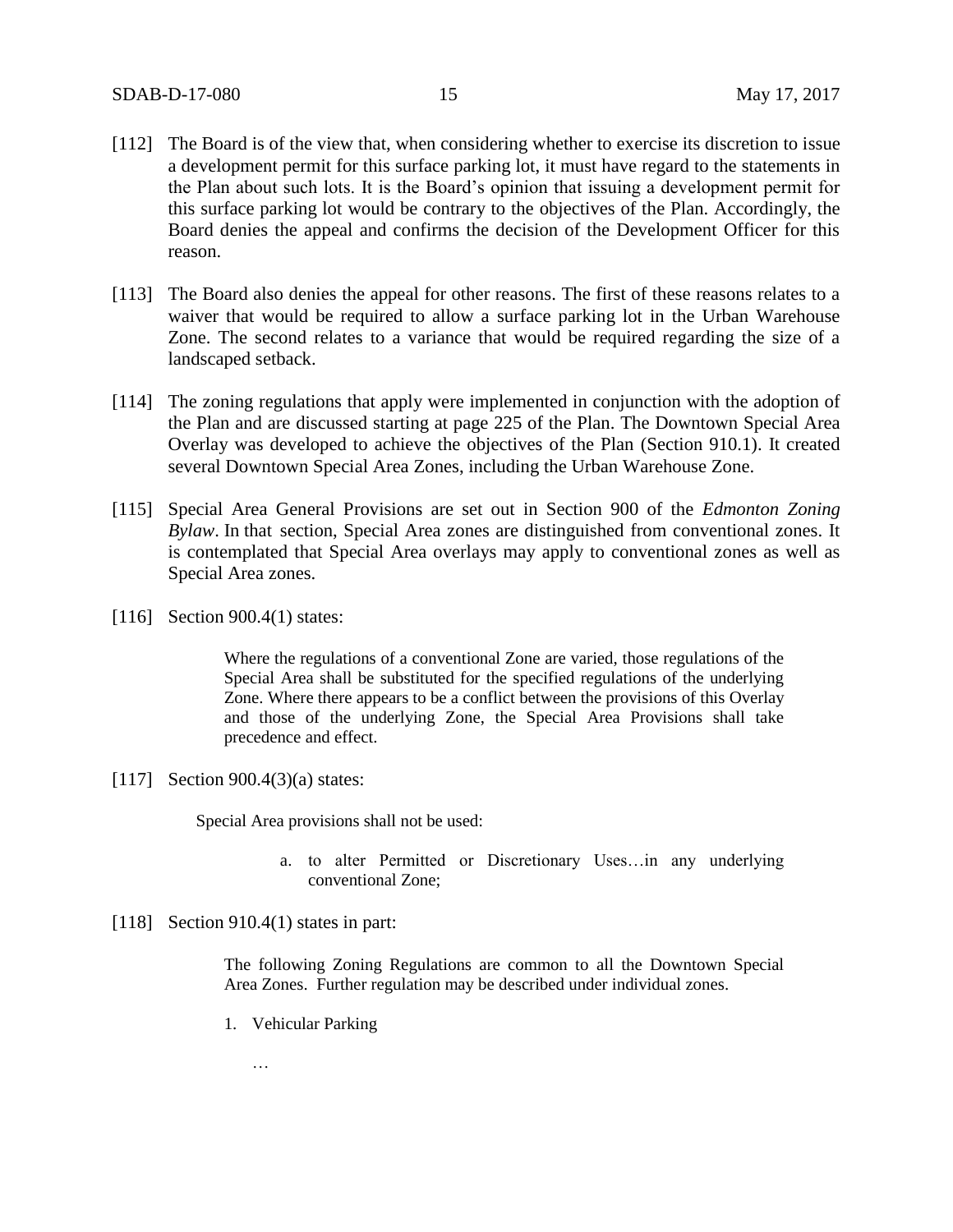- b. Parkade(s) developed below Grade shall be permitted to be built to the property line.
- c. Parkade(s) developed below Grade on streets identified as neighbourhood streets in the Urban Design Framework for Downtown Streets within the Capital City Downtown Plan, Bylaw 15200 are to be located sufficiently below Grade, or a suitable alternative, to provide a minimum of 1.2m soil depth to contribute to healthy root development.
- d. No portion of an above Grade parking garage on the ground (first) floor shall be allowed for a minimum depth of [8.0 m](javascript:void(0);) from any front façade facing a Public Roadway, other than a lane. Vehicular Access shall be from the abutting lane.
- e. Surface Parking Lots:

…

- i. No surface parking shall be allowed, other than accessory parking that is located at the rear of a building and is accessed from the abutting alley;
- ii. A minimum 4m landscaped setback shall be provided from any property line abutting a Public Roadway, other than a lane, for any surface parking area;
- [119] To issue a development permit for the proposed development, variances would be required to sections  $910.4(1)(e)(i)$  and (ii).
- [120] Section 910.11(3)(s) lists Non-accessory Parking as a discretionary Use in the Urban Warehouse Zone.
- [121] Section 7.4(39) defines Non-accessory Parking as "development providing vehicular parking which is not primarily intended for the Use of residents, employees or clients of a particular development. Typical Uses include surface parking lots and parking structures located above or below Grade." It is important to note that this Use includes both surface parking lots and parking structures.
- [122] Counsel for the Appellant argued that Section 910.4(1)(e)(i), which prohibits surface parking lots in this zone except as Accessory parking, does not apply to this development. Her reasoning is that section 900.4(3)(a) prohibits any alteration of permitted or discretionary Uses by Special Area provisions.
- [123] However, section 900.4(3)(a) states that Special Area provisions shall not be used to alter permitted or discretionary Uses in any underlying *conventional* Zone. The Urban Warehouse Zone is a Special Area Zone, not a conventional zone. Therefore, the Board finds that Special Area provisions may be used to alter permitted or discretionary Uses in Special Area Zones.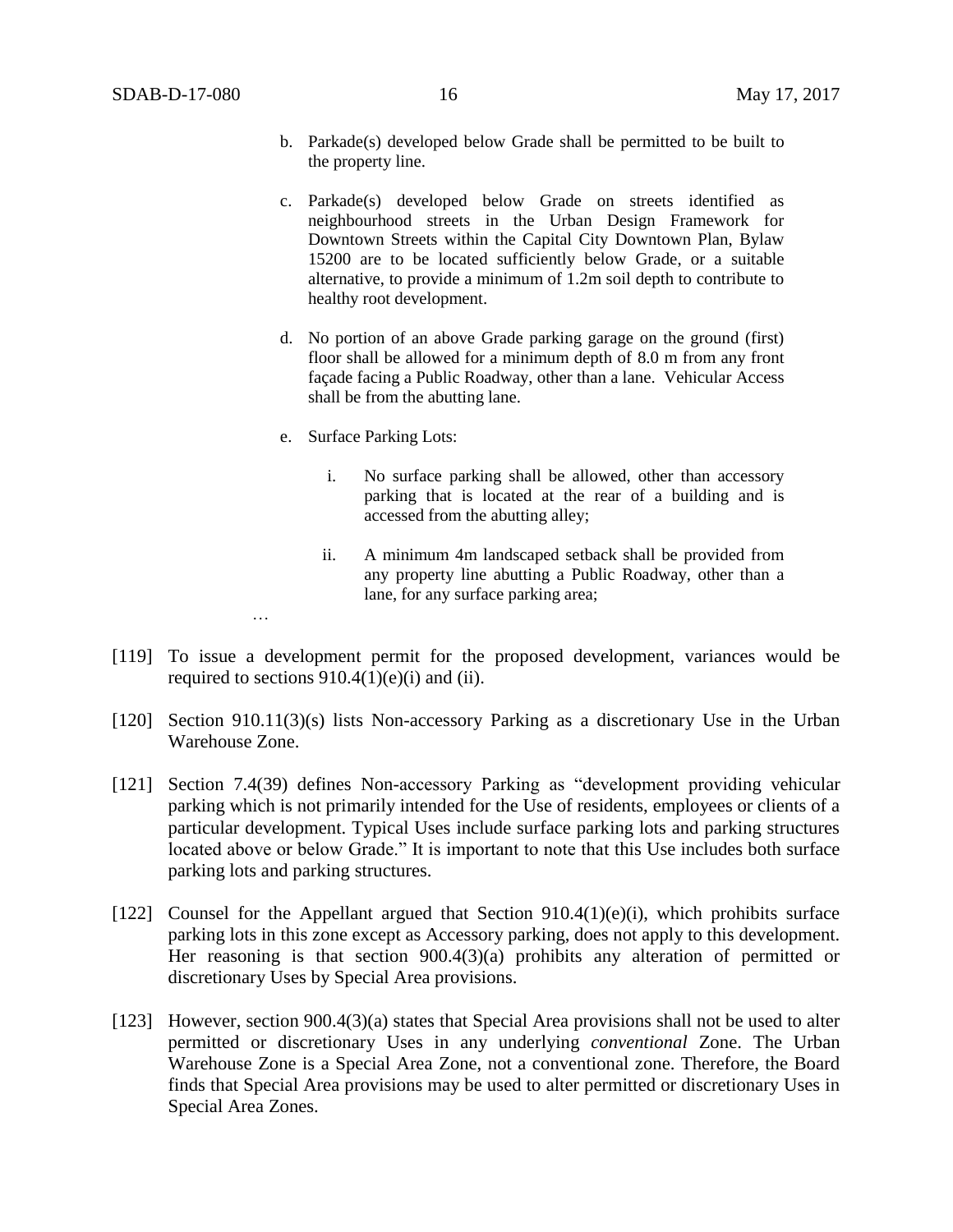- [124] Further, the Board finds that there is no inconsistency between allowing Non-accessory Parking as a discretionary Use and prohibiting surface parking lots in this zone. The Nonaccessory Parking Use includes both surface lots and parking structures, such as parkades. The Special Area regulations in section 910.4(1)(b) through (d) deal with parkades and make it clear that, under certain conditions, this type of Non-Accessory Parking may be allowed. Section 910.4(1)(e)(i) does not eliminate Non-Accessory Parking as a discretionary Use in this zone, it merely limits the scope of that Use. This is in furtherance of the objectives of the Plan.
- [125] The Board finds that section  $910.4(1)(e)(i)$  does apply to the proposed surface parking lot, meaning a waiver of this section would be necessary.
- [126] The Board is of the opinion that this waiver would not be appropriate because the proposed development would unduly interfere with the amenities of the neighbourhood. Acquiring land for a central park in the Warehouse Campus neighbourhood to serve as a catalyst for redevelopment is identified as a project in the Plan. (Page 37) The Plan also speaks to supporting a range of shops, cafes, leisure and recreation facilities fronting and addressing the proposed park to increase activity levels and a sense of belonging to neighbourhood residents. (Page 120)
- [127] The Board heard evidence that the City has chosen land directly across 106 Street from the proposed development for the location of this park. The expropriation process has begun to acquire the land, which is now made up of surface parking lots. The proposed development, in the Board's opinion, is not the type of development that is appropriate in the vicinity of the park. It will have a negative impact on the streetscape and it will not increase a sense of belonging to neighbourhood residents.
- [128] Issuing a development permit for the proposed development would require a variance to section 910.4(1)(e)(ii), which states that a minimum four-metre landscaped setback shall be provided from any property line abutting a public roadway, other than a lane, for any surface parking area. This is in keeping with the objectives of the Plan, which states that new development should make adjacent streets attractive and comfortable for pedestrians through, among other things, landscape improvements in setbacks to create attractive transitions from the private to the public realm. (Page 125)
- [129] The proposed development has provided only a 0.6 metre landscaped setback along 106 Street. The Board is of the view that this landscaped setback is not adequate and will not create the appropriate transition from the street to the parking lot. It is the Board's opinion that, with the proposed setback, the development will unduly interfere with the amenities of the neighbourhood.
- [130] The Appellant advised that there were some issues with contamination of the site that could impede development, so allowing the surface parking lot to remain would be appropriate until those issues were resolved.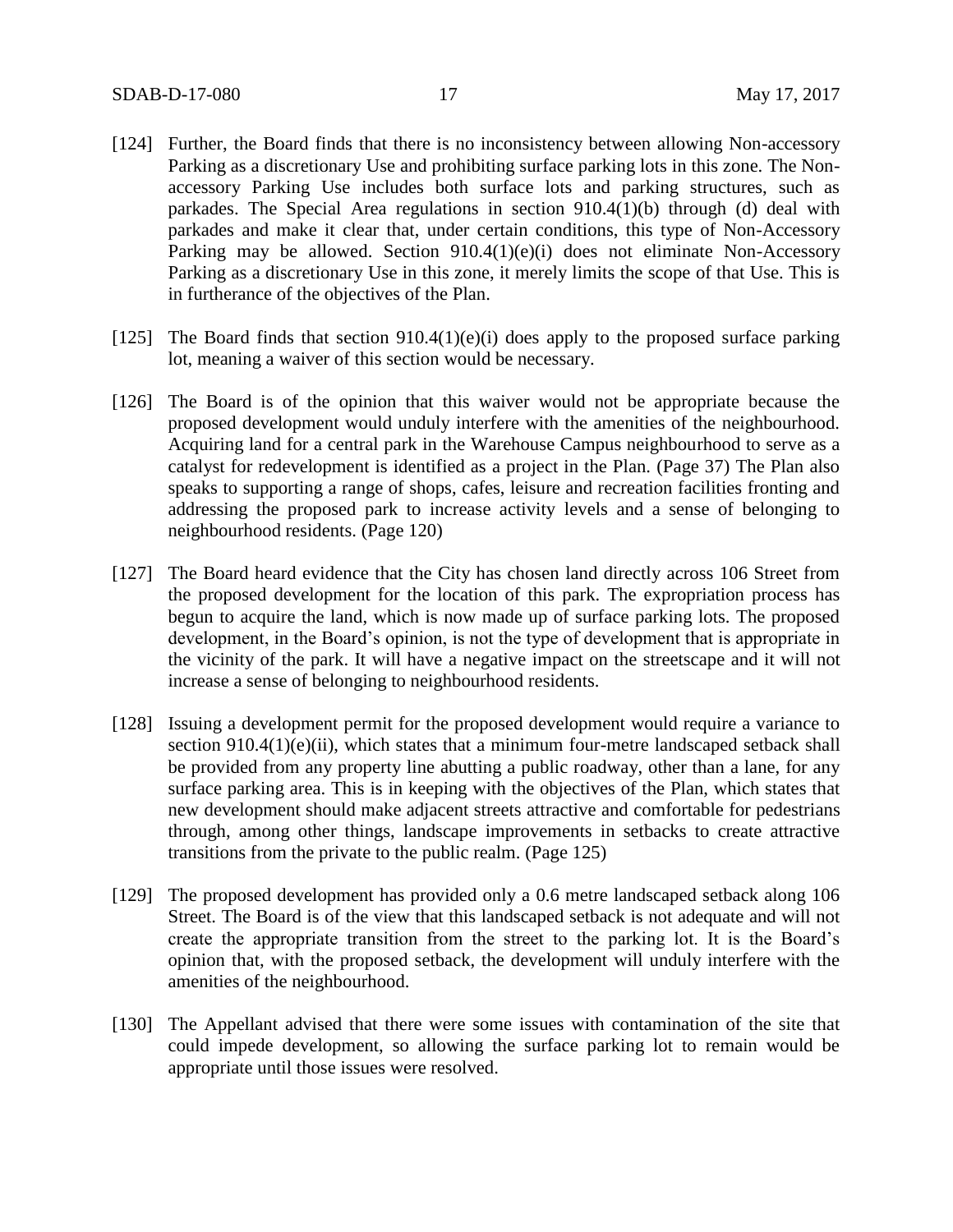SDAB-D-17-080 18 May 17, 2017

The Board accepts the evidence of the Development Officer that it is not uncommon for environmental remediation of a site to occur in conjunction with redevelopment.

- [131] The Board acknowledges the support for the proposed development from adjacent property owners and from users of the parking lot. This does not change the Board's view that the proposed development is contrary to the objectives of the Plan and that it will unduly interfere with the amenities of the neighbourhood. The Board notes that the Downtown Edmonton Community League provided a letter of support to deny the proposed development.
- [132] For all of the above reasons, the appeal is denied and the decision of the Development Officer is confirmed.

BS Co

Mr. B. Gibson, Presiding Officer Subdivision and Development Appeal Board